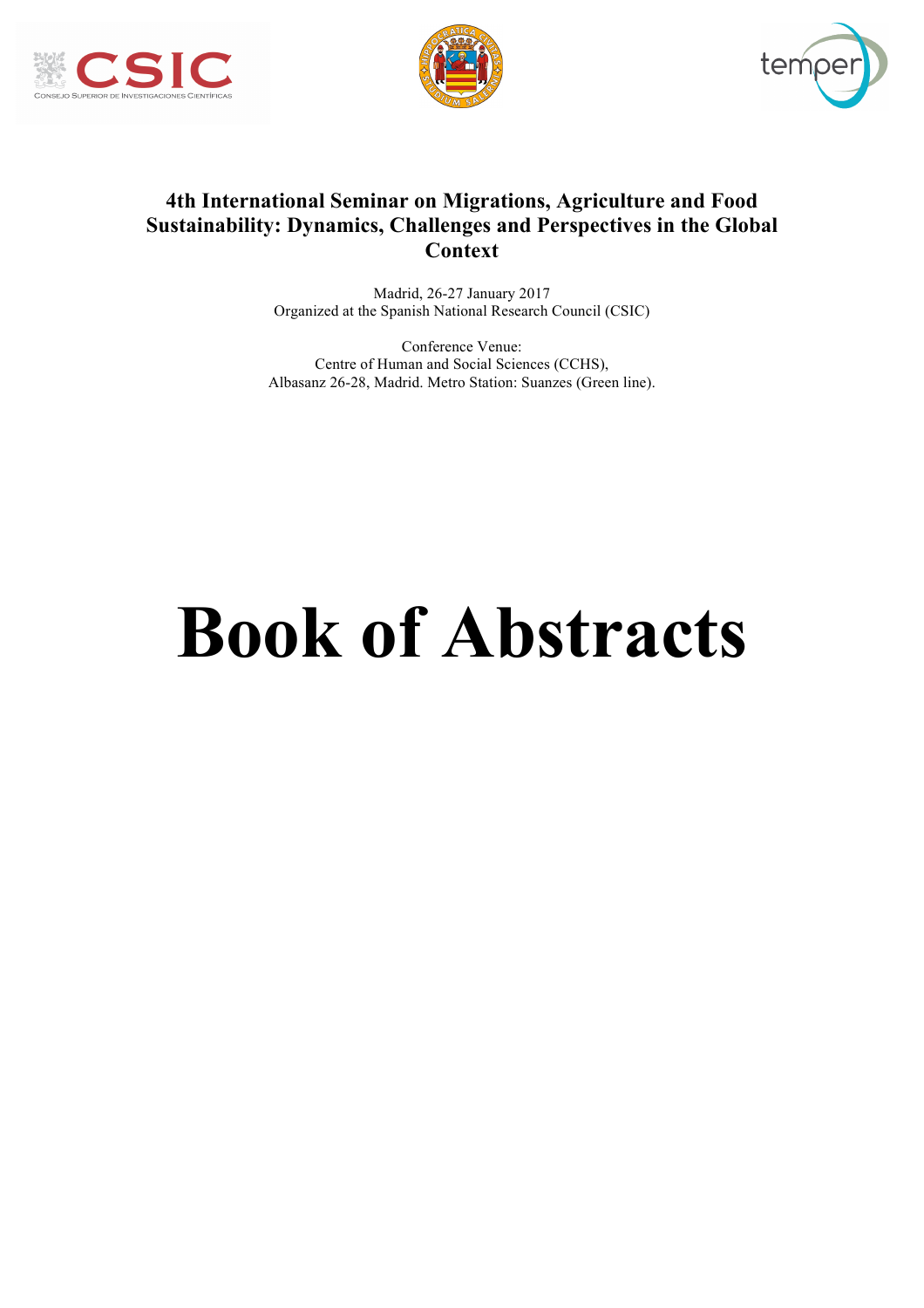





# Declaration system as a Polish "gate" to seasonal employment – more pros or cons? Reflections on the planned amendments to the law on access to short-term foreign work in Poland

#### *by Monika Szulecka (Polish Academy of Sciences – Poland)*

The proposed paper aims to present the context and consequences of the functioning of facilitated access to seasonal employment in Poland for certain categories of foreigners. Since 2006, which means after Poland had accessed the EU and before it joined the Schengen zone, an exception from the obligation to possess a work permit was introduced in agriculture for workers from Ukraine, Belarus and Russia. Farmers interested in foreign work did not have to apply for a work permit (which was costly and time consuming) in order to hire a foreigner for at most 3 months within 6 months. One year later this regulation covered other sectors of the economy and in 2008 the max. time of migrants' work in Poland based on the declaration to employ a foreigner seasonally was extended to 6 months within 12 months. The declarations registered at the local labour offices in Poland facilitated getting visas in Polish consulates. With time, citizens of three other countries covered by the Eastern Partnership agreements (Moldova, Georgia and Armenia) joined the beneficiaries of the system.

The scale of using the regulation, measured through the number of registered employers' declarations, has been visibly increasing, especially since 2014. In 2008 there were 156.7 thousand of declarations registered, in  $2014 - 387.4$ , in  $2015 - 782.2$  and 634.3 only in the first half of 2016. Vast majority of them were registered for Ukrainian citizens, who thus had basis to apply for a visa to get to Poland (and in practice to other Schengen countries). Although the numbers do not reflect the actual foreign labour force in Poland, they confirm the fact that Poland has a leader position among EU countries as far as seasonal employment of TCNs from Eastern Europe is concerned. The presented numbers, unfortunately, do not allow for stating whether the regulation attracted foreign seasonal workers and caused that they lawfully work in Poland or do so in informal fashion (both in Poland or in other countries of the EU). Such statements may be drawn from scientific research or based on estimations. Lack of knowledge raises a question about protection of foreign worker's rights, especially in the context of several kinds of abuses observed in the way the system has been used by employers, potential employees and especially the intermediaries (mostly informal).

In the light of the changing regulations on foreigners' access to the labour market in Poland on short-term basis, linked mostly to the planned implementation of the Directive on Seasonal Work, the critical look at the regulations in force and the planned laws is necessary. It becomes more piling if the increased inflow to Poland, especially from Ukraine, and increased security concerns are taken into account. The paper will address such questions as the role of the declaration system in stimulating inflow to Poland, the observed positive and negative phenomena linked to the functioning of this system and the expected changes linked to new laws to be introduced. The analysis will refer to a number of empirical studies devoted to migration policy, migration control and economic adaptation, in which I could take part since 2007, especially to RDS studies and a survey carried out in 2012, 2015 and 2016 at CMR UW. A special emphasis will be put on the agricultural sector, in which the declaration system has played an important role and the role of intermediaries turned out to be crucial. Especially in this sector concerns about new law to be introduced due to EU requirements are visible.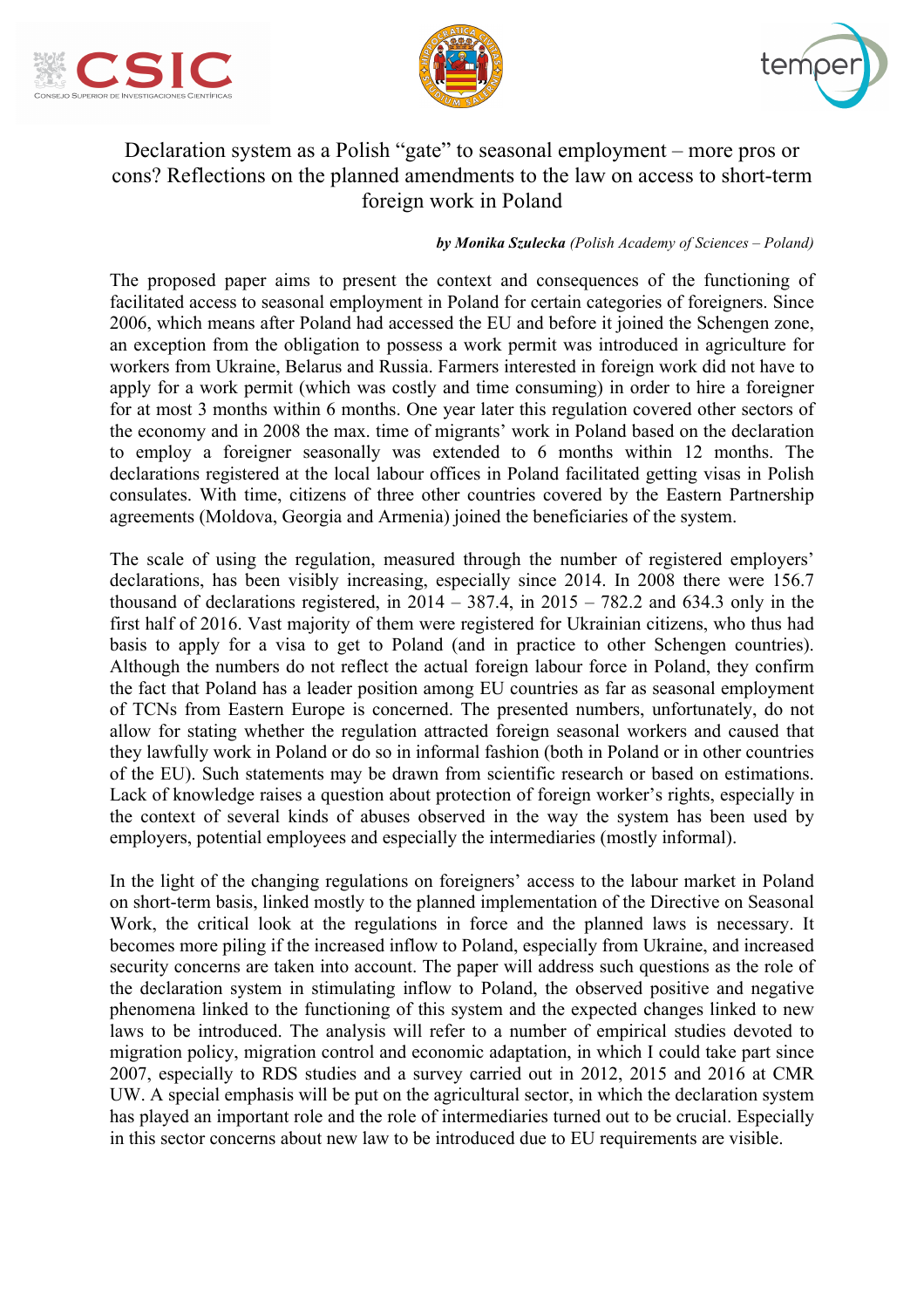





## Farm workers' struggles and agriculture in Italy: an analysis of the new law about caporalato

#### *by Gennaro Avallone (University of Salerno – Italy)*

Italian Parliament has approved in October 2016 the law against illegal recruitment of agricultural workers by informal intermediaries (caporali), named "Dispositions about fight against phenomena of black work and labor exploitation in agriculture and for wage realignment in the agricultural sector". The law entered into force 3 November 2016 and has introduced some changes about both the historical practice of caporalato and farms' behaviors. The law has introduced more guarantees for the protection of workers' rights and a significant increase of the penalties: up to 6 years of imprisonment and the confiscation of property for employers who are found guilty of this crime.

Farm worker's mobilizations and struggles in recent years, from Rosarno to Boreano, from Foggia to Latin, from Nardò to Saluzzo, but also in the Piana del Sele and in Caserta, have contributed to a law in which the positive aspects are not lacking. Important changes have been introduced, providing useful tools that could help identify the responsibilities of employers as well as those of caporali. However, the law is only a step, although forward, which will require other steps, because it does not address fundamental issues, making difficult achieve the stated aims of combating illegality and exploitation of labor.

In this communication, the goal is to show strengths and weakness of this law especially from the point of view of migrant manpower, who cannot be waiting for long trials. So, it could be happening that this law will become a good manifesto against both informal/illegal intermediation and labor exploitation, but not able to really fight against these social relations of production. If it is true, then it is possible that migrants' struggles will not stop and that, also using this law, a new cycle of struggles could cross the Italian agriculture and countryside in the next future.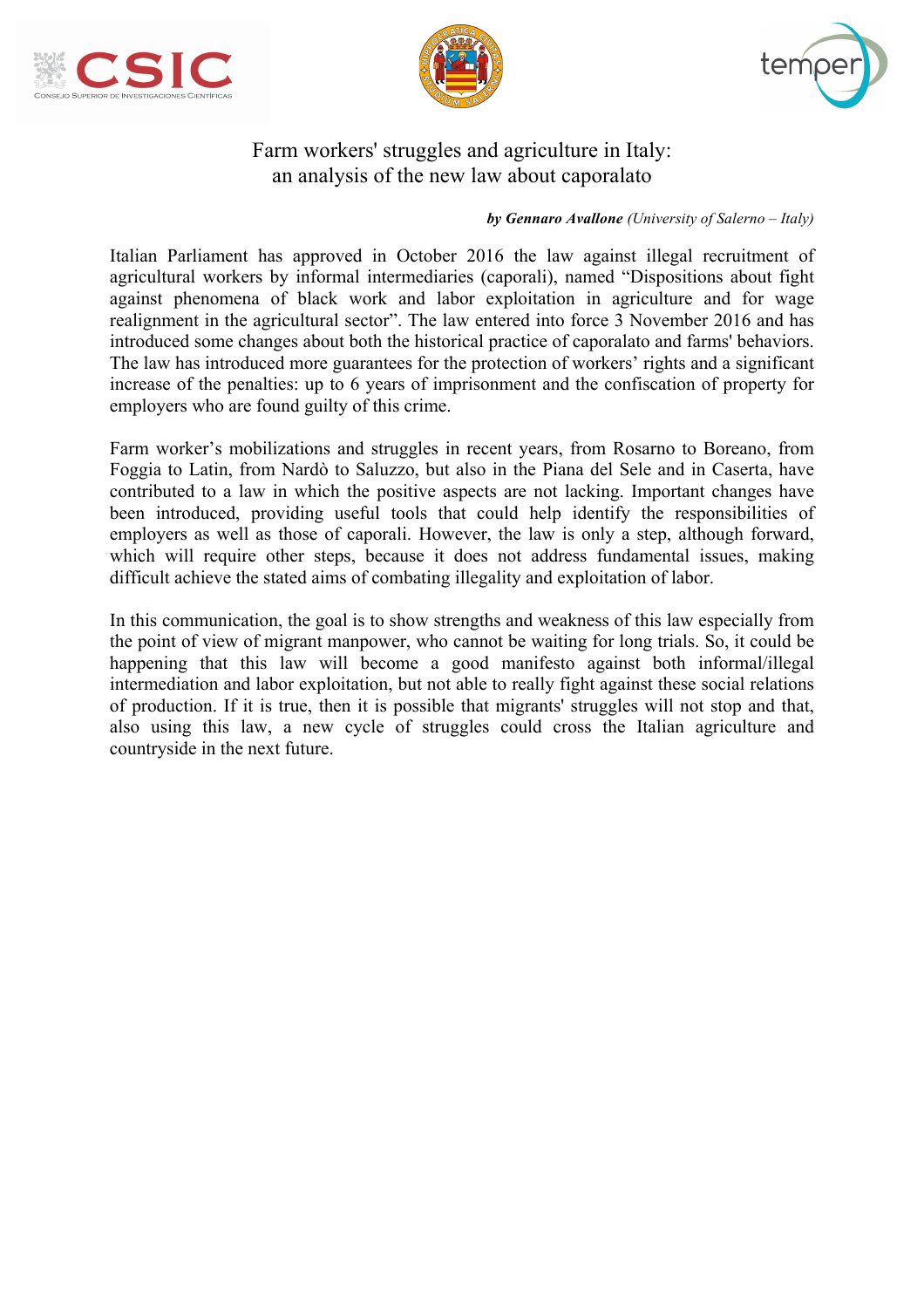





## Facets of migrant labour contribution in Greek agriculture: Precarity, mobilities and social integration

#### *by Loukia-Maria Fratsea and Apostolos G. Papadopoulos (Harokopio University of Athens – Greece)*

Since the early 1990s, migrant labor has gradually become a structural factor of rural development; supporting and/ or expanding the agricultural production in Southern Europe and Greece in particular. Given the demographic, social and economic constraints in many rural areas, migrants have provided a necessary labour force for the survival of rural and farming households as well as the competitiveness of family-owned businesses. This 'multifunctional' labour force has been internally differentiated not only in terms of the labour tasks that various ethnic/migrant groups perform, but also, through their different social mobility and integration pathways. Despite the constant changes, migration policy has been instrumental in the development and maintenance of such exploitative labour regimes founded upon the creation of regular, semi-regular and irregular migrant labour force tiers.

Contemporary discussions of migration often focus on examining the characteristics and migrants' integration prospects in urban and rural areas of Greece. Nevertheless, the recent economic recession has in many ways altered the integration and social mobility trajectories of immigrants in Greece. Migrant unemployment and poverty significantly increased surpassing that of the indigenous population, but more importantly, migrant lives slid into precariousness. One may argue that migrants, either urban or rural, were among the hardest hit victims of the unprecedented crisis.

The paper is based on a systematic analysis of the available statistical data provided by the Greek Statistical Service and also on empirical data collected at different time periods - before and during the economic crisis, in rural Greece. The analysis of the empirical material highlights the various types of incorporation of migrant labour in rural areas of Greece and the emerging 'ethnic' strategies of integration. There is special mention to temporary and seasonal migrant labour. The distinction between different 'types' of strategies and mobility patterns (i.e. internal / international, permanent/seasonal and social mobility/ immobility) place the emphasis on migrant's agency and the interaction with structural and institutional opportunities and constraints.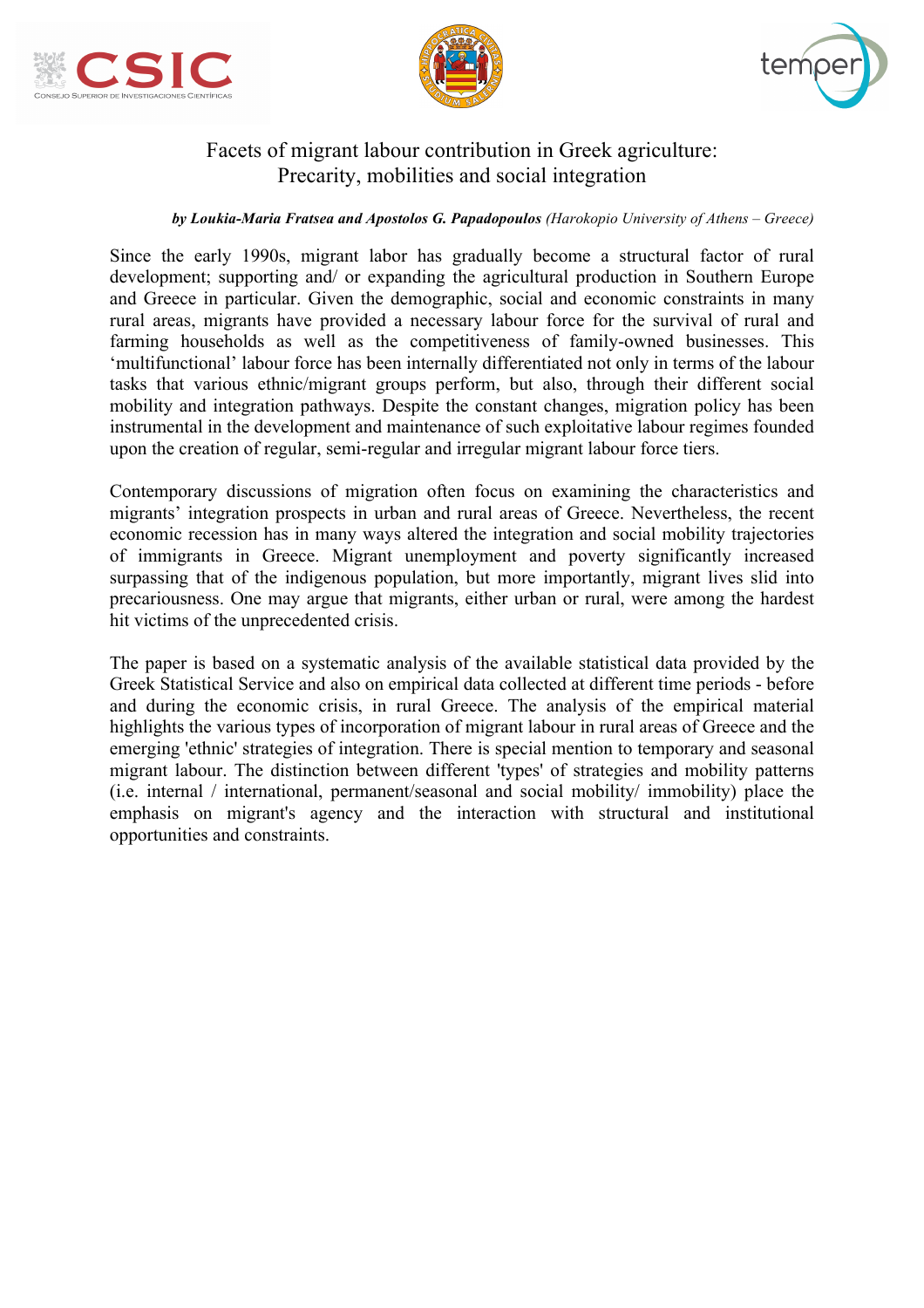





# The governance of mobility in agro-industrial commodity chains: Patterns of differential inclusion, fragmentation and segregation in Italian agricultural districts and beyond

#### *by Irene Peano (University of Bucharest)*

In this paper, I elaborate on more than four years of engaged research on different aspects of migrant farm labour and its organisation in several districts across Italy, as well as in some of the countries of origin of the workforce, particularly Romania. I draw attention to the complex dispositifs through which the workforce is fragmented, controlled and exploited. Firstly, I analyse the evolution of migration policies in recent years, also in connection with the process of EU enlargement, arguing that the previously significant binding of the right to stay to the possession of a valid labour contract by Italian immigration laws has lost some of its centrality, especially as far as the agricultural sector is concerned. At the same time, I caution against over-simplistic accounts which portray current farm-labour dynamics in terms of a "refugeeisation of the workforce": first of all, because they neglect the most significant component of the agricultural labour force itself, namely EU workers, thus feeding into the spectacularisation and depoliticisation of the border, that privileges exoticised black bodies and their framing as subjects in need of humanitarian help. And, secondly, I argue that this focus on the segment of the workforce that, by virtue of the suspension of any other form of legal entry, is compelled to seek asylum risks mis-representing such subjects as fully entitled under immigration regulations, whilst in fact a majority of them are kept on the brink of irregularity and many lose their right to stay through time. Thus, the evolution of migration policies does not change their underlying function of creating forms of differential inclusion, whilst other dispositifs of mobility control – such as access to residency and the increasing fostering of circular forms of labour migration - concur to create graduated forms of exclusion and rightlessness. Finally, the paper will address the spatial forms and effects of mobility control, that create labour-camp-like settlements which foster heavy forms of segregation along racialised, gendered and ethnicised lines.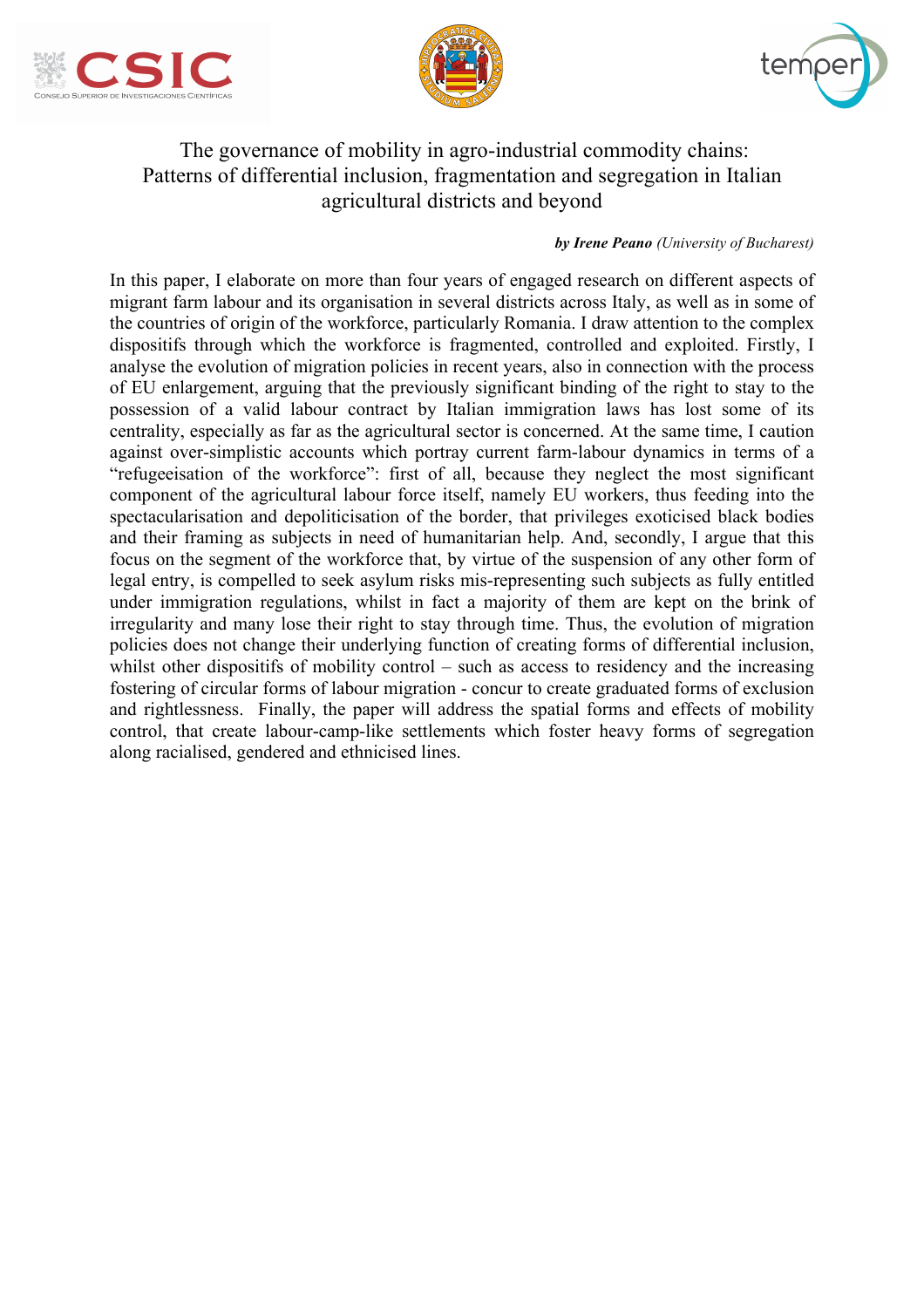





# Migrant's agency in global agricultural chains? Evidences from the case of Bolivian migrants in Argentina's agriculture and Moroccan migrants in the enclave of Piana del Sele (Salerno, Italy)

#### *by Yoan Molinero Gerbeau (CSIC – Spain)*

The global chains literature has proved to be very useful in analyzing how global capitalism has been articulated - notably since its neoliberal phase - by interrelating territories and productive processes in world markets that have fueled the process of global accumulation, perpetuating thus, but also resizing, the center-periphery logic of the world-system.

However, as highlighted by Mezzadra and Nielson (2013), the perspective of global chains has tended to consider migrants - who in certain chains occupy the central space of the living labor link - as passive entities that are the object of exploitation and have no autonomy. Whether by omission or deliberately, this perception perpetuates colonial standards by forming "structuring structures" that organize our representation of the world and therefore the world itself (Sayad, 2011).

This article proposes to dismantle the colonial stereotype that underlies this perception of migrants, to demonstrate that in the global agricultural chains, a fundamental pillar of the maintenance of the capitalistic world-ecology (Moore, 2015; Molinero and Avallone, 2016), these do not merely constitute a passive reserve army but have autonomous projects. To do so, two case studies will be taken as a reference presenting completely different situations that allow to illustrate the main argument of this article. On the one hand, the insertion and position occupied by migrants in the Italian agriculture will be analyzed, revealing examples of autonomy in one of the most restrictive frameworks for migrants. On the other hand, the case of Bolivian migrants in Argentine agriculture will be analyzed, to show what is probably the case where the autonomous project of migrants in this sector has gone the furthest.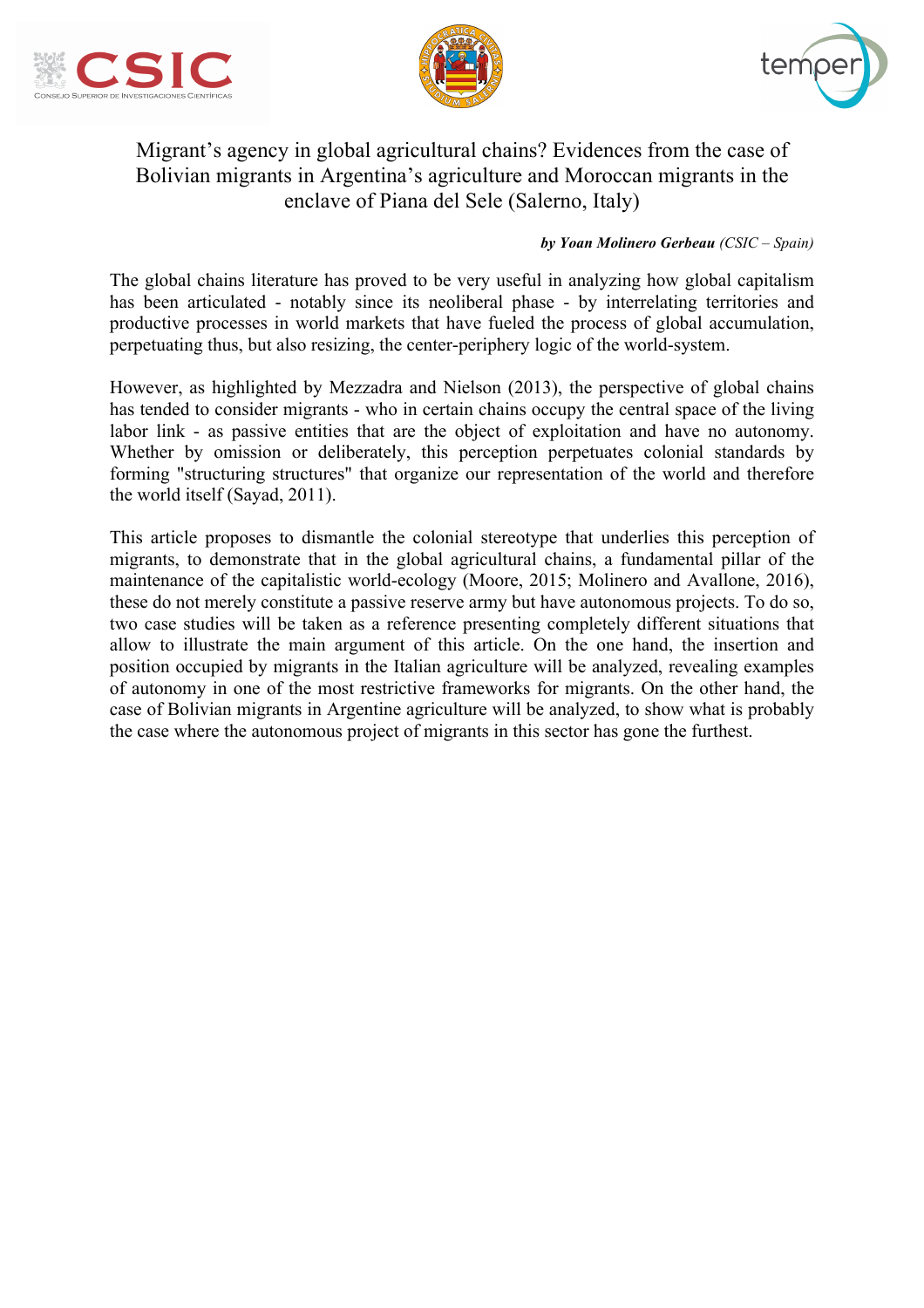





## Social coalitions and political dimensions of strategic coupling in global agrofood production networks. Notes for a Research Program

*by Carlos de Castro (UAM – Spain), María Elena Gadea Montesinos and Andrés Pedreño Cánovas (University of Murcia – Spain)*

The coupling of the food industry in the global agro-food networks has been one of the main development strategies of the region of Murcia and has historically led to a deep process of institutional, productive and social restructuring in which numerous economic and political actors have collaborated.

Since the 80's, the different approaches (among others, GCC, GPN, Regional Studies) that has focused on these processes of connection between the dynamics of the global economy and regional development strategies have tended to provide a depoliticized vision of these processes or a vision based on a very restricted concept of politics (Gereffi et al, 2005; Coe et al, 2008; Pike et al, 2011, 2006; Martin, 2015).

Following the line recently opened by a small number of studies (Levy, 2008; Glassman, 2011; Cumbers & MacKinnon, 2011; Coe & Hess, 2011) and based on empirical evidence from a research on the agro-food industry in the Region of Murcia (Spain), this communication aims to broaden the understanding of the political processes in the processes of strategic coupling.

The main idea is to emphasize the political and contested nature of these processes of regional restructuring aimed at facilitating the strategic coupling of a region in global food production networks. One of the dimensions of this political and contested nature of the strategic coupling is the formation of social coalition of economic and political actors.

Our hypothesis is that the expansion of the agro-food industry in the Region of Murcia since the 80s has been driven by a complex and contentious coalition of economic, social, political and institutional actors at different levels (regional and extra-regional) that has been changing over time.

These social and political coalitions are responsible for promoting processes of productive, institutional, legal… transformations in order to create the conditions that facilitate economic actors the access to the resources which are necessary to participate successfully in the global production networks.

Indeed, the development of the agro-food industry depends on access to a broad set of resources: water, land, labour, finance, technology, commercial networks, etc. The point is that the access to these resources depends on the existence of a social coalition of actors from local and extra-local networks of corporate power and from local and extra-local networks of political power. A coalition that can operate at several scales, which varies over time and that may have a different composition for each of the resources. In order to illustrate the process, this communication will show some information about social coalitions created around work, technology and water.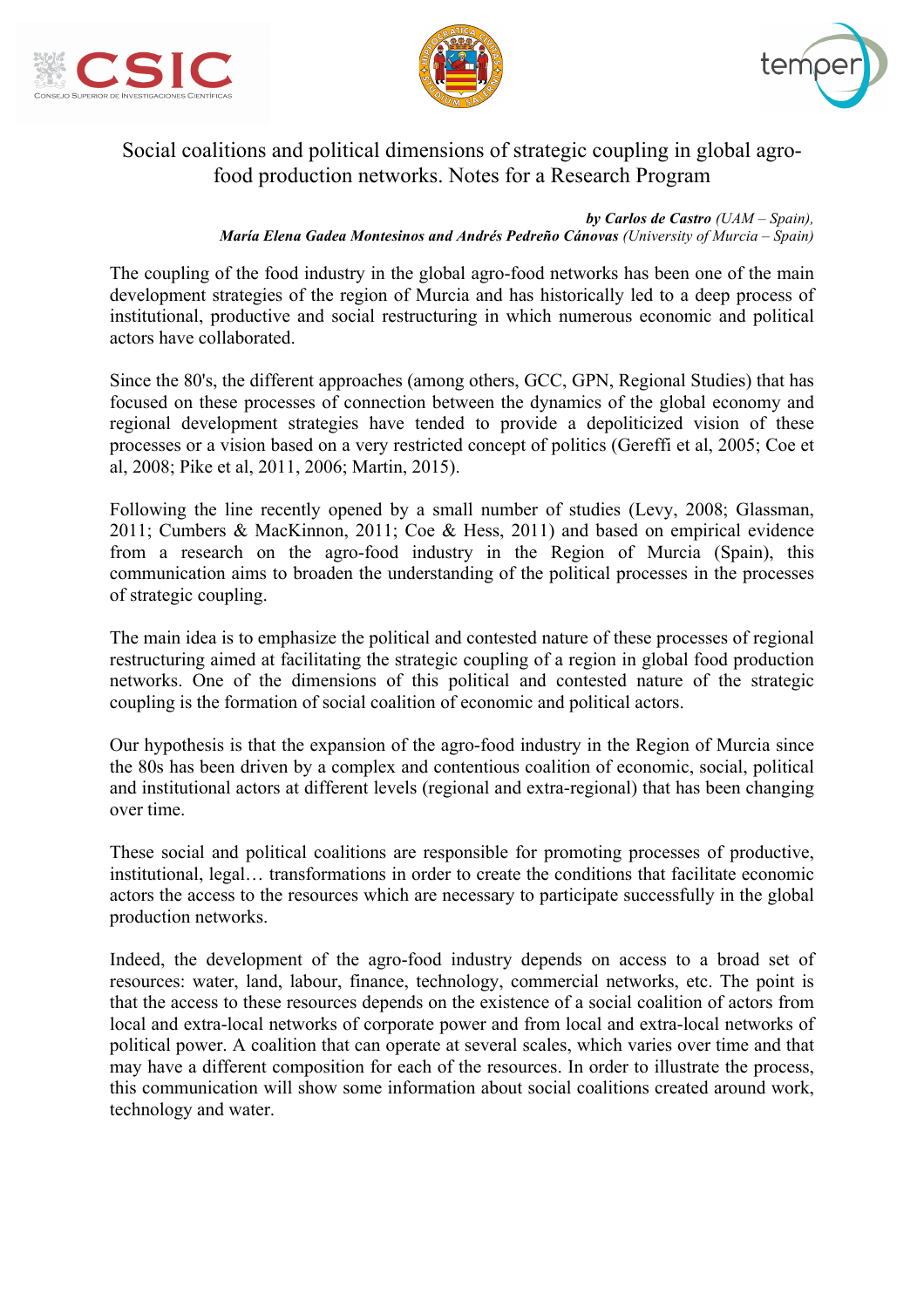





## Approaches to Sustainability and Resilience of Local Agro-Food Systems

*by Javier Sanz Cañada (CSIC – Spain)*

During the second half of the 20th century, there has been a dramatic rise of globalization in agriculture and food production. The big food and retailing enterprises have been extending their scopes of action worldwide, which has been strongly enhanced by a change in the technological paradigms of foodstuffs logistics and distribution. The intermediate agro-food markets and the consumer markets have increasingly acquired rates of concentration in the biggest transnational food processing and retailing firms. These large enterprises have adopted leading competitive advantages in prices and costs which have come to prevail over the entire agro-food value chain. As a consequence, not only commercial margins of farmers and first-processing agro-food industries tend to be quite narrow, but mounting environmental, agricultural, food and social imbalances have taken place globally as well.

As a counterweight to this globalized mass-production model, there has been recently a renewed attention to local agro-food systems (LAFS), which are a form of production of territorial 'identity-based' foods explicitly grounded in specific spatial dynamics of agriculture, food and consumption networks. LAFS involves generating territorial dynamics, based on collective action, as a way of valorizing local food identity and adding value to local resources, such as agriculture landscapes and ecosystems, local knowledge, local social networks, food traditions and cultures, and native vegetable varieties and animal breeds, among others. Besides this identity-based approach, the concept of local food can also stress on the spatial closeness and the strengthening of relationships between producers and consumers, resulting in short food supply chains. Furthermore, research on local foods can be interpreted as a way of investigating the development of local resources, arising largely from the analysis of relations between foods and the territory.

The present communication aims to provide a critical reflection with respect to the contribution of local foods to the sustainability and resilience of the agro-food systems. As the disturbances in the economic, social and environmental sustainability of globalized and massproduction food systems are nowadays increasing worldwide, many scholars, policy-makers and agro-food stakeholders are asking whether territorially-based LAFS would be more sustainable and resilient than the dominant agribusinesses.

The conference first reviews which are currently the main structural tendencies and disturbances of global food systems. Secondly, we introduce some conceptual features about sustainability and resilience in food systems. The main part of the communication tries to answer to the next question: which factors can enhance a higher degree of sustainability and resilience in local agro-food economies and in rural societies? Locally differentiated food production, territorial diversity (environmental, socio-cultural, economic, etc.), local embeddedness of producers and consumers and territorial governance, the development of short food chains, and the creation of common and public goods, appear to be some of the factors promoting sustainability and resilience of LAFS. Finally, an inter-disciplinary conceptual approach for the achievement of sustainable and resilient local foods is proposed.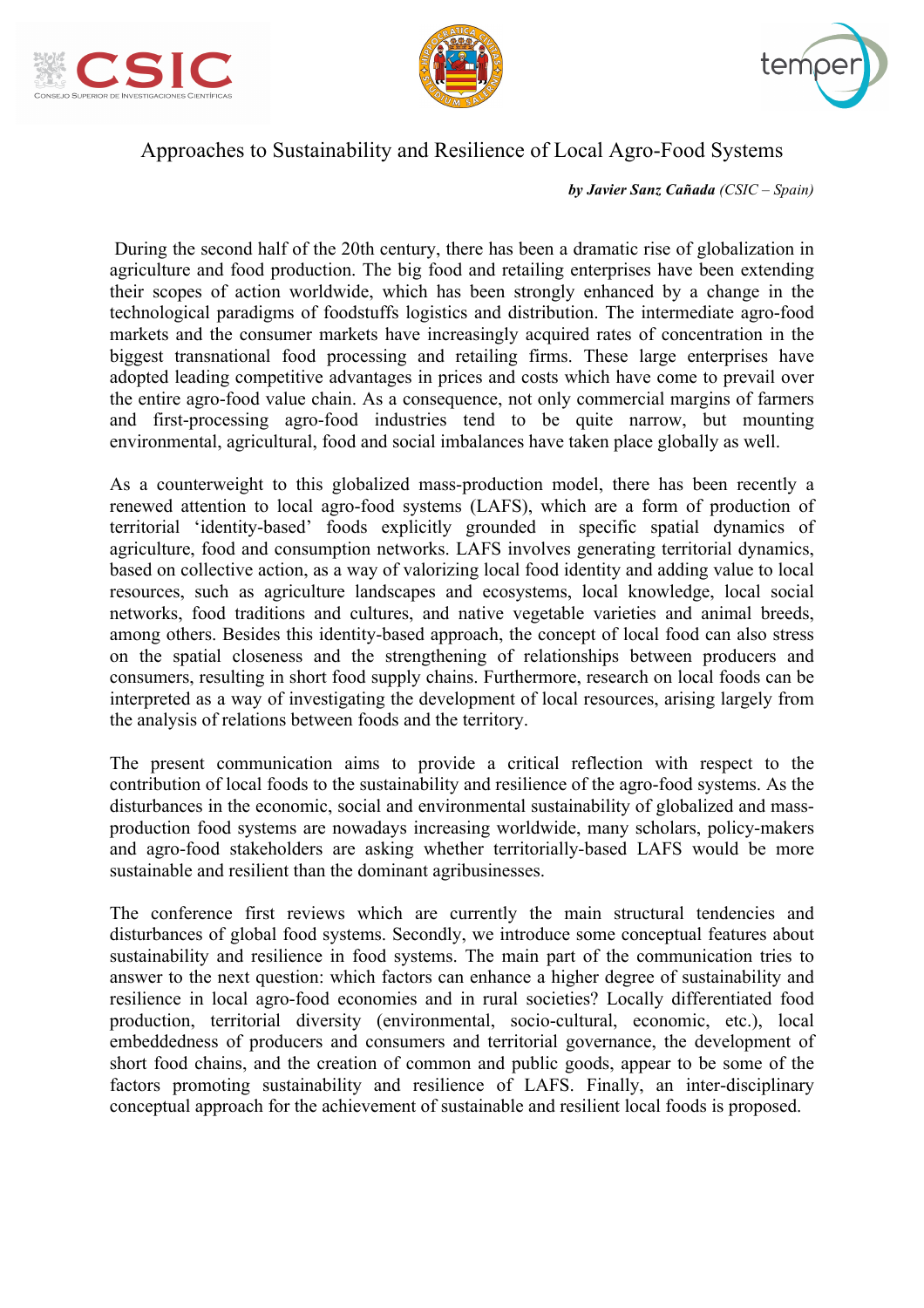





# Unlocking the market potentials to enhance sustainable agricultural development for smallholder farms. A case of smallholder maize farmers in Nkonkobe Local Municipality

#### *by Femi Fakunle and Leocadia Zhou (University of Fort Hare – South Africa)*

The paper considers the factors that drive a strong and agricultural business market for small holder farmers, with particular attention to the investments that they make to unlock market potential, including the challenges they face in selling their produce. The paper uses primary data collected from one hundred farmers using random sampling technique. Data on demographic background of participants, their productivity levels in terms of costs and returns were also collected. Descriptive statistics such as means, percentages, frequency distributions and tables, as well as Likert scale model were used in analyzing the research objectives.

Emerging from the results was that while the productivity level of these farmers remains low, there was sufficient evidence of a high level of stress that the participating farmers encounter in accessing markets for their produce. Thus, highlighting the significance of unlocking the market potentials to these smallholder farmers as a crucial factor that needs immediate redress. This paper suggests that revitalizing marketing structures to make them more vibrant is the best step to enhance sells and promote sustainable agricultural development among small holder farmers.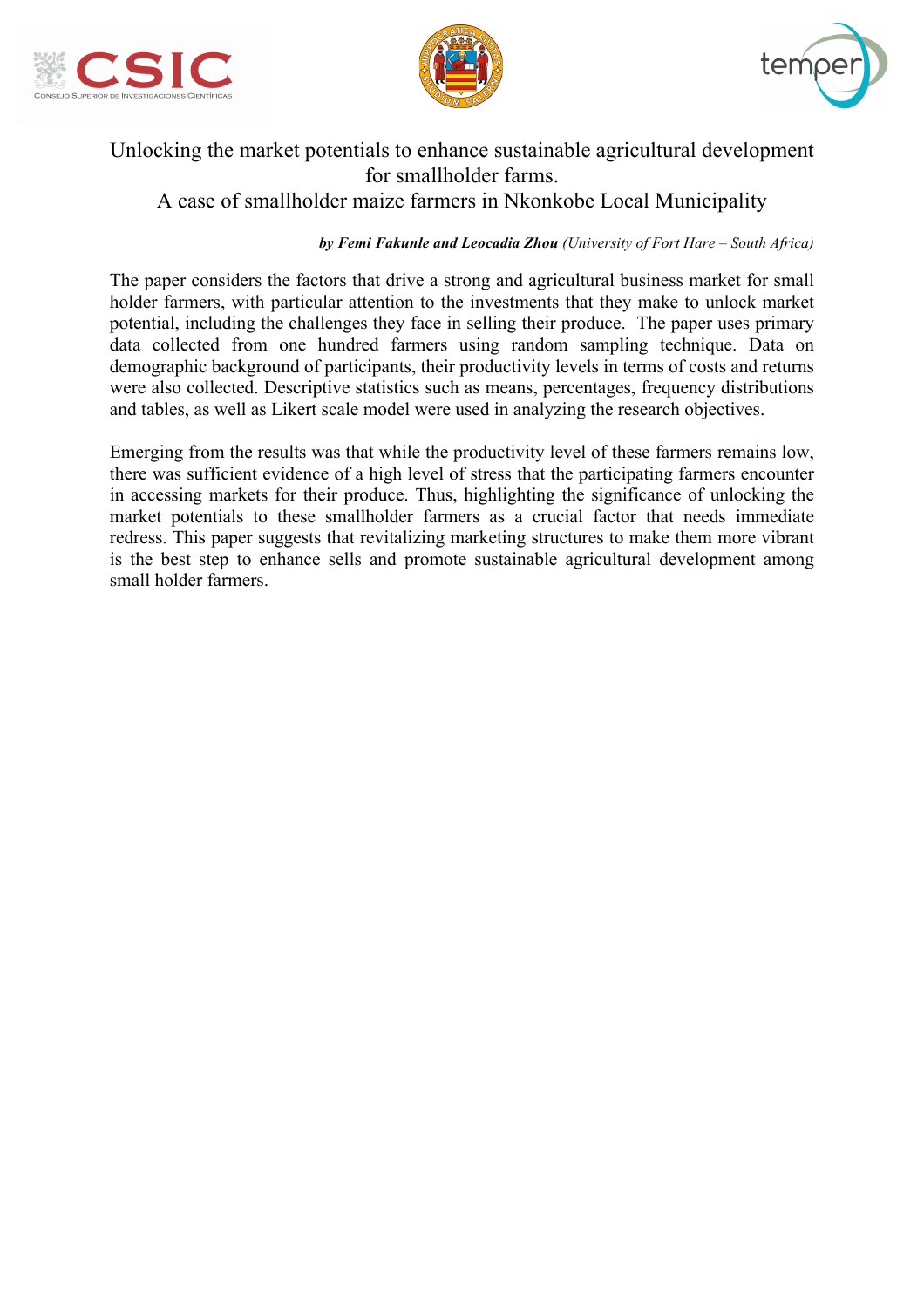





## Migrant shepherds and their role in sustainable pastoralism in the Mediterranean

#### *by Michele Nori (European University Institute – Italy)*

The restructuring of the agricultural world that has characterized economic development patterns in the last decades has contributed to the intensification of social and spatial differentiations in the rural world. In the Mediterranean, this phenomenon is particularly intense, due to the historical, geo-climatic as well as socio-political and economic features of the region. Main problems rural communities and agricultural enterprises in southern Europe face today relate to the exodus of rural youth in search of a more promising future out of the countryside, leading to demographic ageing and problems of generational renewal. A key factor that has helped counterbalancing the declining rural population is the relevant proportions of migrants that have come to inhabit and operate in the countryside in recent decades. The over-representation of migrant communities is particularly visible in certain areas and sectors of EU Mediterranean countries, with related phenomena of territorial reconfiguration and ethnic as well as gender specialisation, with distinct communities occupying specific ecological and productive rural niches.

While recent scientific investigation and literature has devoted attention to this phenomenon in high-potential areas with intensive agriculture production systems, little has been assessed about territories and communities in marginal ecosystems, such as the mountainous or arid areas that characterise important portions of Mediterranean EU. These are the areas where an active human presence does not have a merely economic dimension, but it holds as well relevant social and ecological roles; the 'multifunctional' role of people in these areas is determinant in maintaining these territories and ecosystems alive and productive. Migrants represent the main contributor of wage labour in agriculture, as well as main providers of domestic services in many of these areas.

This contribution looks specifically into the consistency and relevance of migratory flows to enhance the resilience of pastoralism, extensive livestock husbandry which makes effective utilisation of marginal territories in pastoral areas migrants contribute to maintaining and developing a traditional practice of the Mediterranean world, with important social, economic as well as ecological implications. Migrant shepherds in southern Europe mostly originate from similar agro-ecological settings in the Mediterranean region, and replicate migration patterns that have already characterised the sector as well as the region in recent decades. A number of potentials as well as problematics are associated to these patterns, with elements for discussion ranging from technical to social-political ones.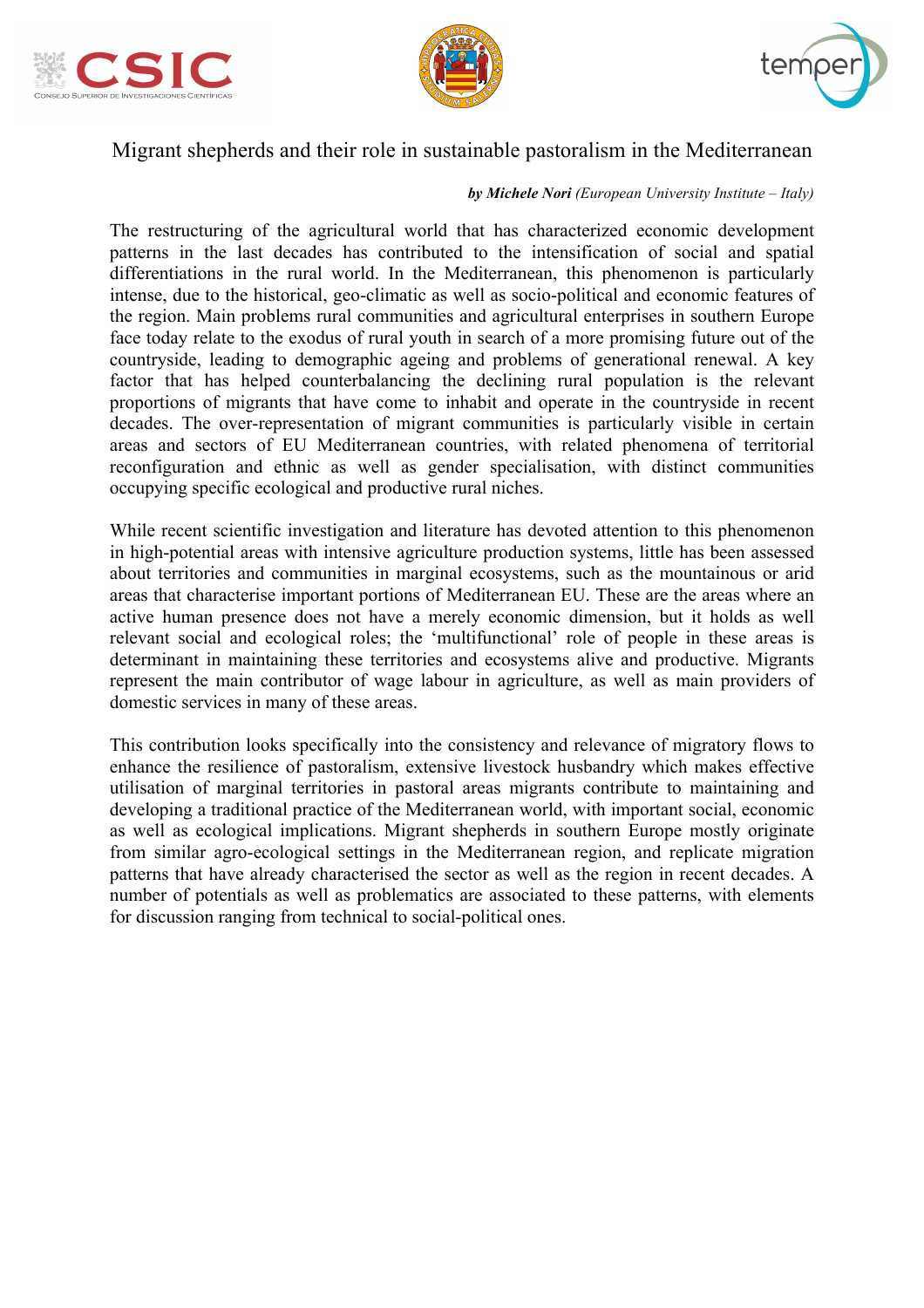





# Recruitment and different mobility forms in wine-growing areas. Reflections from the D.O. Utiel- Requena

*by Francisco Torres (University of Valencia - Spain) and María Elena Gadea Montesinos (University of Murcia- Spain)*

Since the 1980s of the last century, Spanish wine-growing areas have undergone significant restructuring processes in order to access or improve their position in increasingly globalized markets. These processes have not only affected production, but have also transformed the social organization of work. The minor importance of family farming and the exit of Spanish workers of agriculture have produced ethnification of agricultural work.

This paper analyses these changes in the D.O. Utiel-Requena (Valencia) and focuses on the changes in recruitment of temporary workers for the harvest, in the different forms that recruitment has taken in the last decades and in foreign worker's mobility strategies. We analyze the forms of recruitment and mobility of foreign temporary workers in three periods. First period, between mid-90s and 2001, it is characterized by hiring of foreign laborers, many of them in an irregular situation, who moved through different agriculture areas in circular migrations. The second, between 2001 and 2009, is characterized by the implementation of temporary worker program, mainly with Poland and Romania. Third period, from the beginning of the crisis to the present, is characterized by a variety forms of recruitment that turn the territory into the arena of migrant strategies which involve multiple and increasingly complex mobilities.

This paper is part of the CONACYT Project 182648, "La expansión de zonas vitivinícolas y el trabajo inmigrante. Estudio comparativo en Estados Unidos y España", managed by Dr. Martha Judith Sánchez.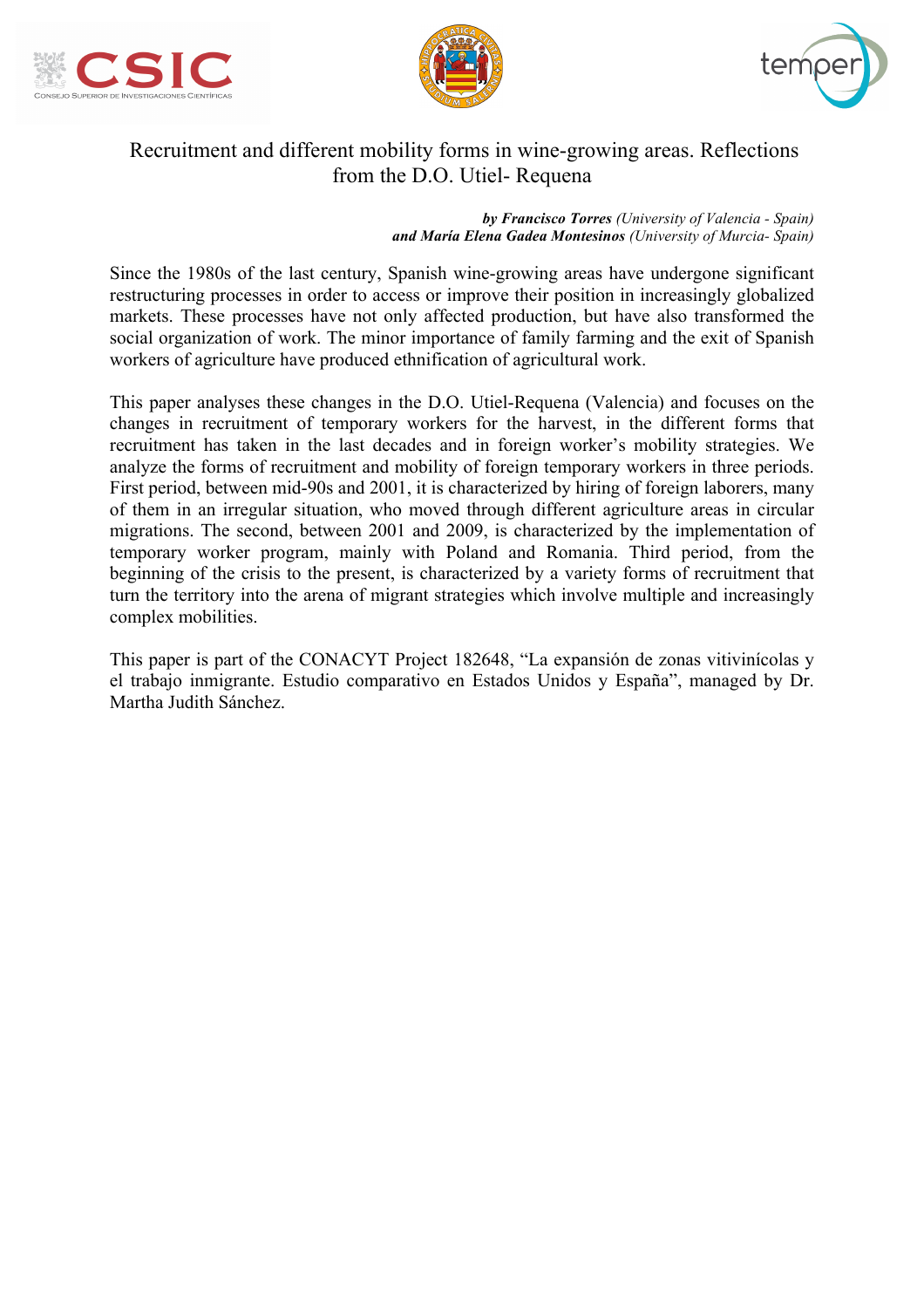





# Perspectives of the social actors involved in the system of "contracts in origin" Results of a sociological field study in the Agricultural Sector of Almería (Southern Spain)

#### *by Katja Lindner (University of Leipzig – Germany)*

The communication will focus on temporary labour migration into the intensive agriculture of the Southern Spanish province of Almería, especially into the "Campos de Níjar".

In the context of an advanced sociological PhD project on interethnic competition and substitution processes between labourers from Northern Africa and Eastern Europe in the agricultural labour market of Almería I've got qualitative data gathered via almost 70 semi structured interviews and conversations with labour migrants (Morocco, Mali, Senegal, Romania, Ukraine, Poland, Lithuania), farmers, big cooperatives and enterprises, employer associations, trade unions, public authorities, parochial actors as well as participant observations in green houses and the social worlds of the migrants. During the field research and in the process of data analysis emerged the "new" socio-legal constructed figure of the "seasonal labourer contracted in origin ". Although Almería is not a main destination of the seasonal workers with "contract in origin" who are coming to Spain, the collected data are able to offer a profound basis for a critical discussion of the EU directive on seasonal work.

The presentation will give especially an insight into the perspectives of the social actors involved and highlights the concept of "autonomy" as central for an understanding of the actor's decision-making in relation to job-seeking strategies of immigrants and recruitment strategies of employers.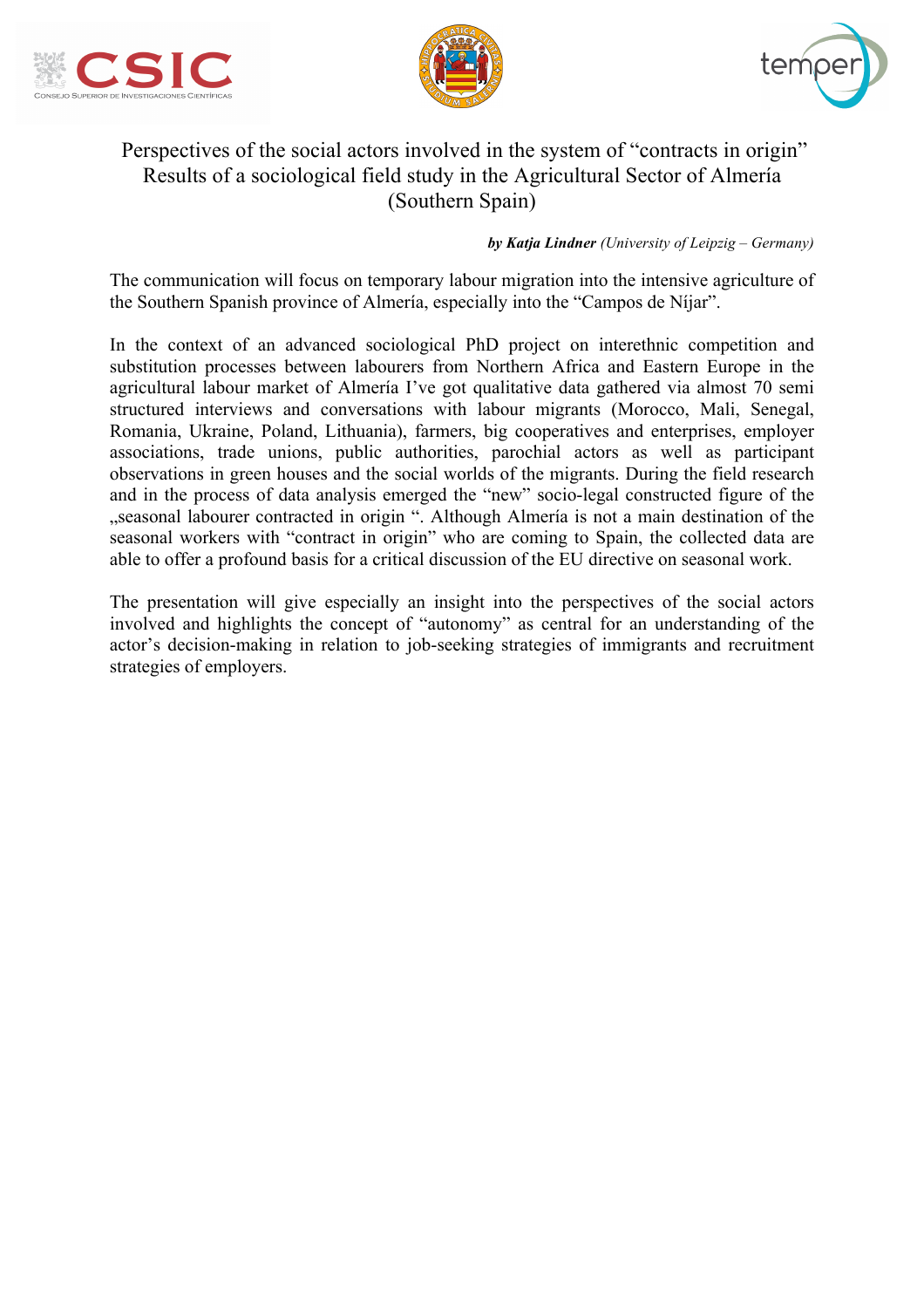





## Formal and informal intermediaries in the recruitment of seasonal workers at Lleida's crop season (Catalonia, Spain): proceedings and impact

*by Juan Agustín González Rodríguez (University of Lleida – Spain)*

Currently, agricultural and agroindustry activities are the main economic motors of Lleida's southern region. Every year, there are a large number of people who come to the Segrià, la Noguera, Garrigues and Pla d'Urgell (Catalonia, Spain) searching for a job in the crop season. This phenomenon takes place from the time of cherry's harvest in June to the apple's output in September (Achón, 2013).

The vast majority of this group are immigrants and they are called seasonal workers. Some experts estimate they could reach the amount of 25.000 people (Gordo Márquez, Allepuz, Márquez Domínguez and Torres, 2015).

The crop season is a very specific moment of the year which only lasts a few months. Then, this period requires an extra effort to organize the arrival of new workers. At this time is when intermediaries come up. Those intermediaries could be formal or informal according to their ways of working. Those organizations have an important role in all matters related to the recruitment and the reception of immigrants (Achón, 2011).

This situation has motivated the present abstract, which will try to find out the ways those intermediaries have to organize the services they offer to seasonal workers.

#### **Objectives**

- To identify what kind of organizations and/or people make up what we call the formal and informal intermediaries.
- To detect what kind of actions those organizations take to perform their activities.
- To know the incidence that the intermediaries have among seasonal workers and employers.

#### • **Methodology**

This text came up from the project "*Los temporeros en las comarcas de la llanura de Lleida*" ("The seasonal workers in the region of Lleida's plain"). The project was founded by *Diputació de Lleida* and executed by members of the *Observatorio Permanente de la Inmigración* and research group GR-ASE.

Thus, from mid-2015 to mid-2016, the research group made 900 surveys to seasonal workers and 150 surveys to employers in the regions of Segrià, Pla d'Urgell and La Noguera. Furthermore, the group made 40 in-depth interviews to agriculture business representatives, regional public institutions and some third sector organizations linked to seasonal workers.

#### **Results and conclusions**

This research allows to know how intermediaries work at Lleida's agricultural regions. Through a qualitative analysis of the interviews, our group found out what kind of people integrate those organizations and how they perform their actions. This information lets us know the impact of intermediaries at the crop season and, so, allows our team to make proposals to improve the organization in the future.

At the same time, we made a statistical analysis with the results of the surveys. This analysis permits us to know how many people (both seasonal workers and employers) go to intermediaries. Likewise, we also discovered what kind of subgroup of seasonal workers go to both typologies of intermediaries and which kind of employees go to them assiduously.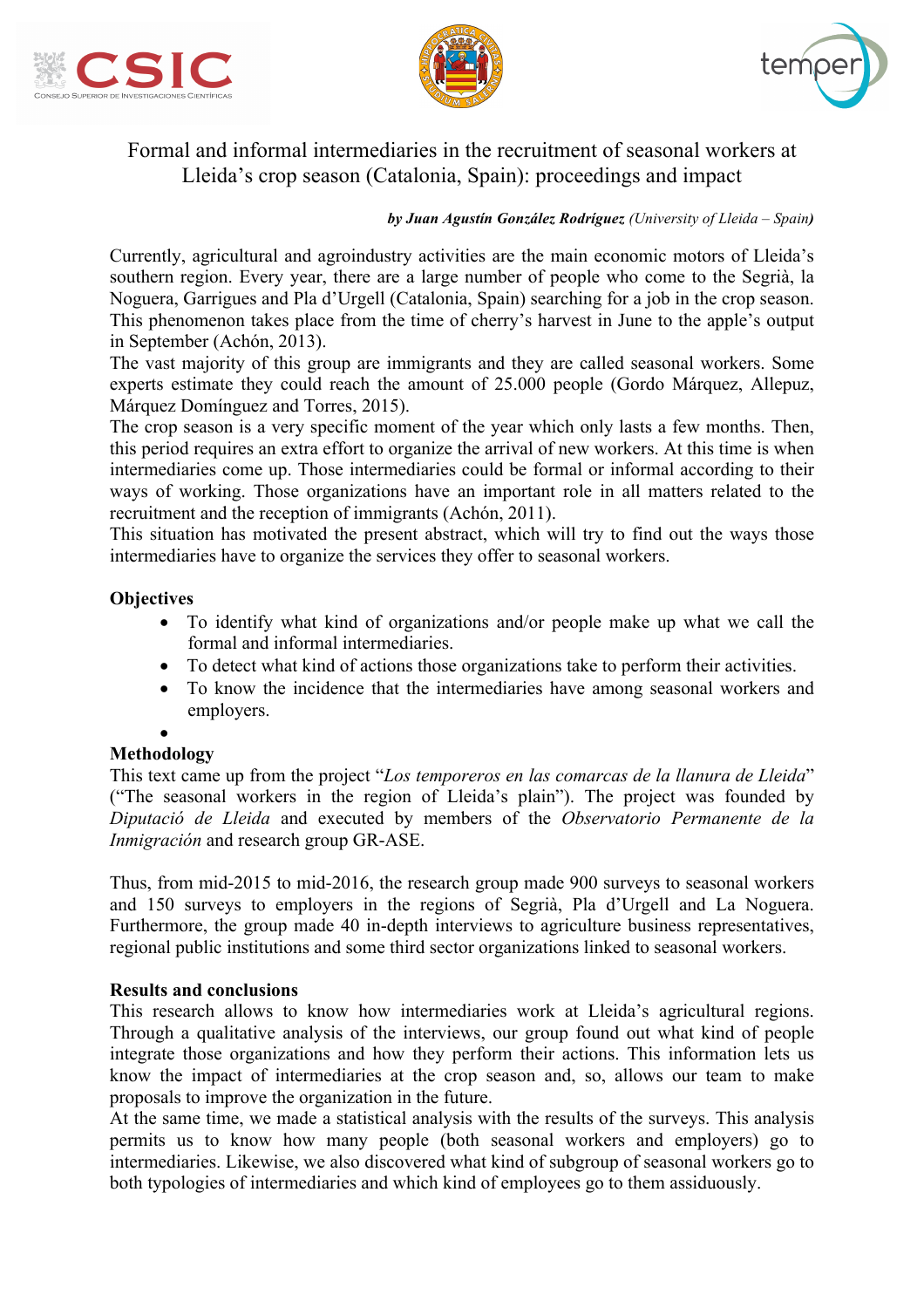





## Tomatoes from Thursday: reflections from fieldwork with seasonal workers in Morocco

#### *by Lydia Medland (University of Bristol – UK)*

Situated on the Moroccan Sous plain in Southern Morocco is a town called Thursday, "*L Khmis"*. The other, more official name of the 'Thursday' town is, 'Ait Amira'. L Kmis, Ait Amira, owes its name to the weekly market, held on Thursdays, which is known to have been existing for around four hundred years. Yet the most drastic changes have been seen in the last four decades since the first greenhouse was built in 1980. The population has boomed with people looking for agricultural work from all across the country. "Ait Amira is a little Morocco" I was told shortly after arriving. Thursday is now the day off for agricultural workers in L Khmis, Ait Amira. It is the day when there are less women seen in pick-up trucks transported to work in nearby greenhouses, and a drastic increase of people in the streets, and of course in the market. It is also the day when most resistance is visible to the intense working conditions and poorly paid work that both women and men endure on a daily basis, if they have found work. There is a labour movement in the region which is visible from the moment that you take the motorway out of the tourist town of Agadir. Banners demanding a minimum wage equal to that of other sectors are visible from the roadside.

My research seeks to build an understanding of the experience of seasonal work in a global context by engaging with seasonal workers in Ait Amira, Morocco. This presentation will take place just two weeks after returning from field research and therefore I hope to share my preliminary observations, reflections and the questions that I am left with after nearly five months living in the heart of the region. My field research involved a primary stage of several months of observation, followed by workshops and in-depth interviews. The starting points for my enquiry were to seek to understand the experience of seasonal work, the role of mobility in joining the labour force and the interpretation of global influence on work by seasonal workers. My approach to research is interpretative, emergent and participatory and therefore while narratives and theories of seasonal work are yet to be brought into relation to the data, I hope to share with colleagues some of my key initial findings after experiencing life in Thursday.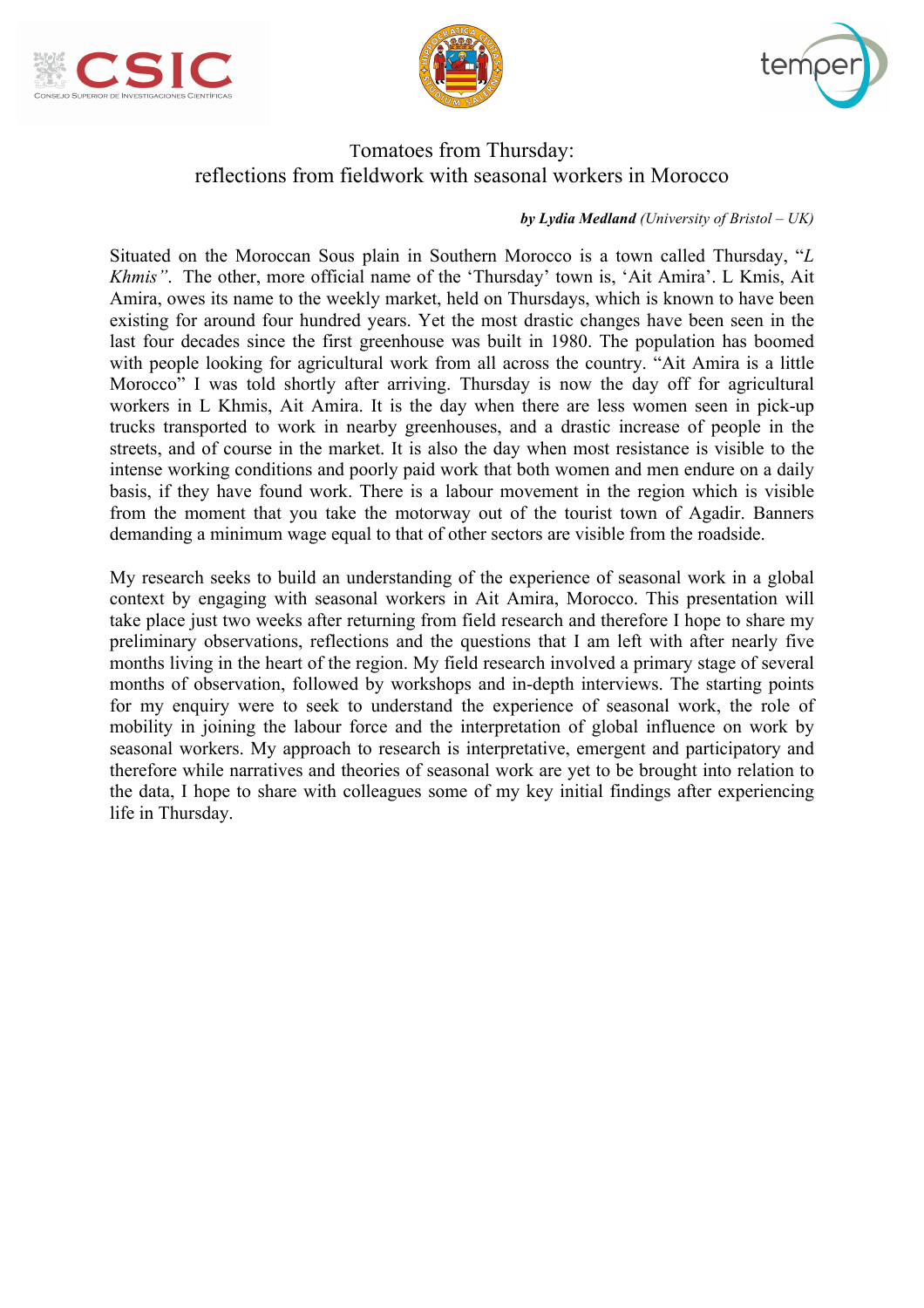





# Seasonal work as a last resort or an opportunity? A study of Moroccan, Romanian and sub-Saharan seasonal workers' conditions and migratory paths in the region of Saluzzo (Piedmont, Italy)

#### *by Cristina Brovia (University of Torino – Italy)*

This presentation aims to question some issues linked to the working and living conditions, as well as the migratory trajectories of migrant seasonal workers in Italy. The analysis is based on qualitative research, and in particular on interviews realised with migrants from different countries – mainly Morocco, Romania, Mali, Burkina Faso and Ivory Coast- working in the intensive agricultural area of Saluzzo (Piedmont, Northern Italy).

The investigation suggests that, despite different origins, legal status and migratory paths, working conditions are similar for all foreigner workers, generally including low wages and "grey work" practices. Better working conditions seem to be related more to the opportunity of being hired by a "virtuous" enterprise that to individual bargaining power linked to any specific characteristic or resource of the workers. Instead, remarkable differences between Moroccan, Romanian and sub-Saharan workers can be noticed concerning the access to the work itself and to housing solutions.

Interviews have also shown a great variety of migratory paths that can hardly be reduced to few models such as stable versus circular migration patterns. In fact, different factors such as the access to the EU of European eastern countries, the financial crisis coupled with the drastic diminution of governmental quotas for seasonal workers, has led to the development of different forms of mobility, strategies and projects. Starting from some migrants' stories and paths, we will question how, in this context, seasonal agricultural work can assume different significations and functions in the migrants' perspective: often perceived as a forced choice or a last resort face to unemployment and extreme precariousness, it still represents for some people an opportunity to obtain a work permit and to collect a small amount of money in order to plan their next movement or to complete a poor income.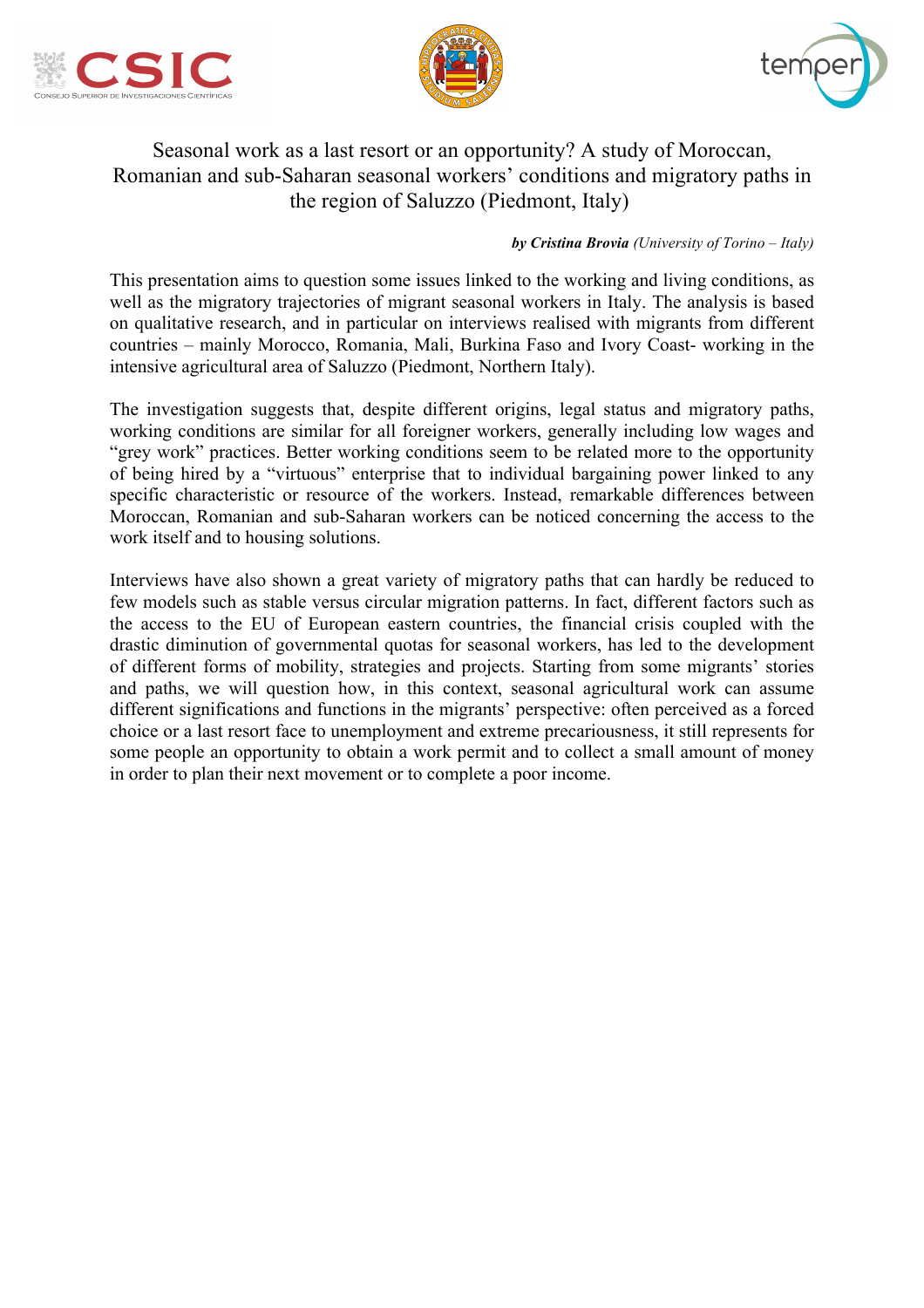





# A triple enclave comparison. Differences and similarities in recruitment and working conditions among Romanian farm workers in Cuneo (Italy), Kent (UK) and Lleida (Spain)

#### *by Matteo Beletti (University of Florence – Italy)*

The migration flows from Eastern to Western Europe has been one of the most important in the last decades at continental level. In this work a focus will be done on the case of Romanian migrants working in the agricultural sector in particular areas of Italy, UK, and Spain.

The aim of this work is to highlight differences and similarities in recruitment and working conditions among the three enclaves of Cuneo (Italy), Kent (UK) and Lleida (Spain). The work will briefly explain the agricultural context and the general characteristics of the agricultural labor in the three areas. In the second part, based on fieldworks developed in the areas and on the analysis of 31 interviews to Romanian farm workers, we will try to summarize the situation described by the workers interviewed, focusing on recruitment and working conditions. Finally, we will try to understand if and how the different national migratory policies regulating agricultural and seasonal work have an influence on the conditions of the Romanian workers interviewed.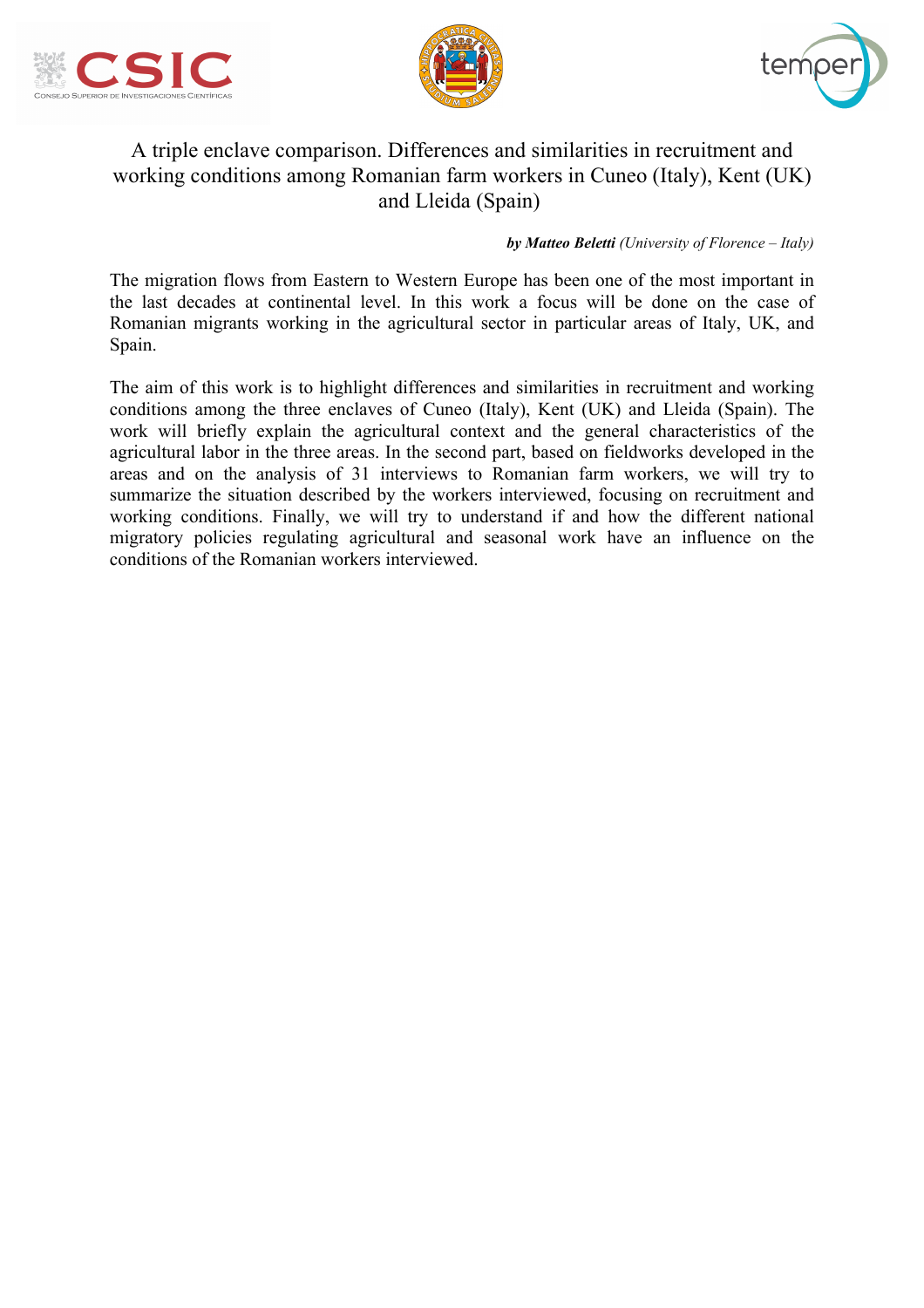





## Individual outcomes for youth Romanian migrants in agriculture

*by Alin Croitoru (Center for Migration Studies (CeSMig)/ University of Bucharest – Romania), Georgiana Toth (National Institute for Research and Development Urban-Incerc – Romania) and Monica Şerban (Research Institute for Quality of Life (ICCV)/ Romanian Academy – Romania)*

Migration is one of the main mechanisms of transformation of the Romanian society after the collapse of the communist regime. There are nowadays over 3 million Romanian citizens who live abroad and another significant number of people who lived abroad for a while and returned to Romania. In this general context, our presentation is focused on the case of young migrants who lived for at least 6 months in another European country and now returned to Romania. We are mainly interested in exploring subjective evaluations of individual outcomes of the migration experience in terms of human capital (skills and competences) accumulated abroad. In order to understand better the specific features of the experience of migration, the paper distinguishes between two different profiles of migrants, as follows: temporary migrants who worked in agriculture versus temporary migrants who had other types of employment experience abroad. For each of these types, we analyse their work experiences abroad and after return and we emphasize differences in individuals' evaluation of the skills and competences gained abroad in the labour market context in the origin country. The qualitative data we use were collected in 2016 in two different regions of Romania within the framework of the Horizon 2020 – YMOBILITY project. These in-depth interviews conducted with young returned migrants offer a general image on their family and educational background at origin, channels used for emigration, motivations for the return decision, as well as their future plans.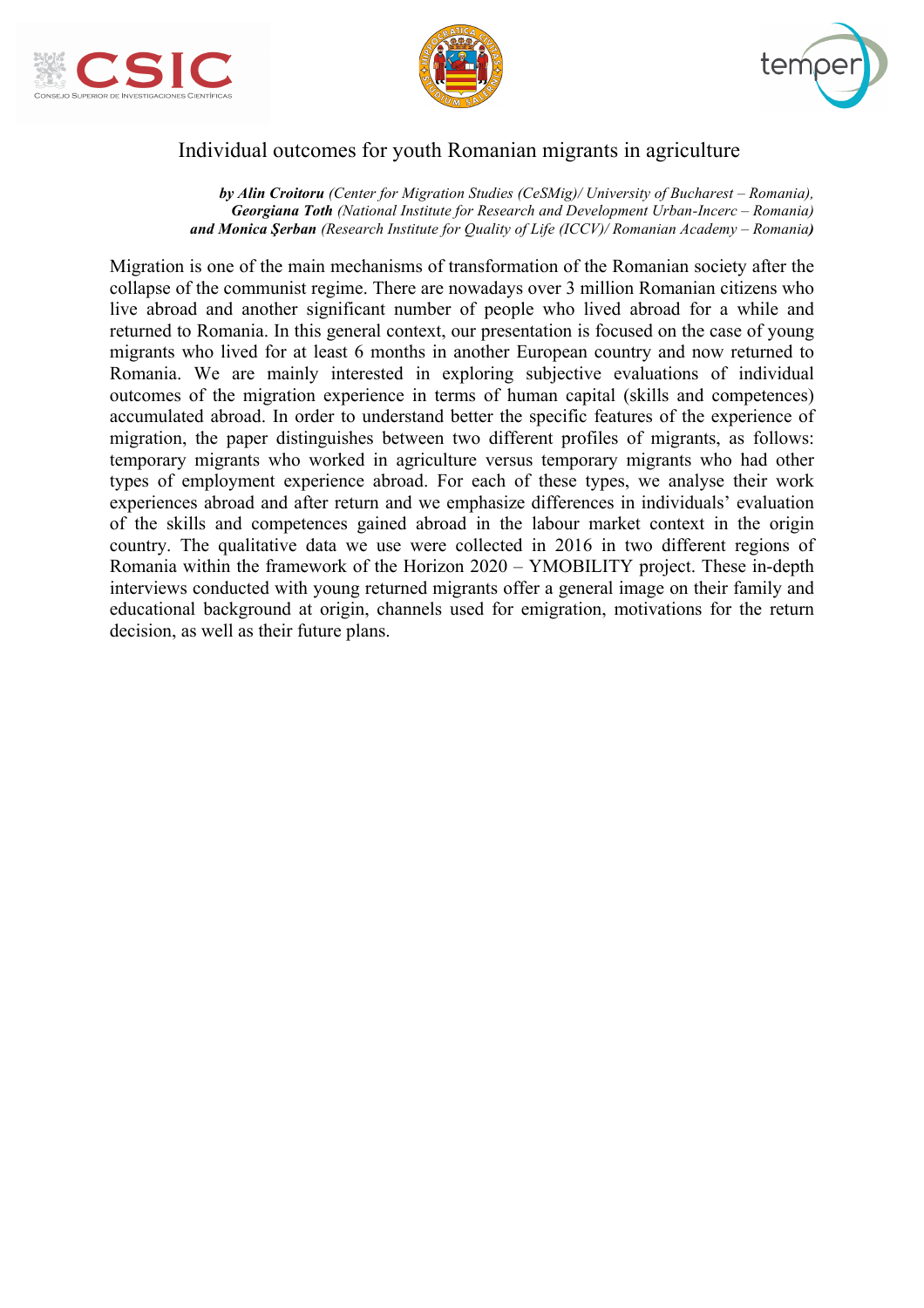





# The circular migration in the South of France in the field of agriculture: a chosen or imposed domination?

*by Teresa de Oliveira (ZSI Center for Social Innovation - Austria)*

This study focuses mainly on examining the triple win relationship applied to the circular migrant concept, as announced by the European Commission in the Communication on circular migration and mobility partnerships in 2007. This work is based on the objective of studying the pattern of circular migration in the South of France that has been developed and applied in field of agriculture field for many years. The agricultural field has itself witnessed the transition period from a family model to a highly developed one and has been steadily exposed to the international system's fluctuations.

Circular migration has long existed and is especially prominent in the agricultural sector. The use of seasonal foreign labor is a structural prerogative of agriculture in the European Union, particularly in France. By putting Moroccan circular migrants at the center of our analysis, we propose analyzing, in terms of all processes of circularity (repeated movements; comings and goings), the motivations of migrants to choose circular migration as a form of mobility, their conditions of life and work in France, and finally the return to the country of departure. Reviewing the most prolific scientific contributions in the field of international migration applied to circular migration, the author adopts nevertheless, a perspective in which circular migrants would be subject to the vagaries of the discretionary power of farmers, as well as a highly competitive and fluctuating sector, which has considerable impacts on the life and work of the Moroccan circular migrants in the South of France.

As regarding the methods applied, we had interviewed were 20 Moroccan circular migrants in 3 departments in the South of France: Bouches-du-Rhône, Gironde and Vaucluse and we had applied a non-participant observation and semi-structured interview. We had applied a triangulation of sources of information, by adding other relevant stakeholders who actively participate in the implementation of the mobility programs between the EU and Morocco – the political/administrative institutions and farmers. Their inclusion within this work is essential in order to understand their perspective regarding the concept of circular migration. The results of the study suggest that circular migration is not the preferred form of mobility, is rather the only legal form of mobility that may guarantee income for them and their families. Circular migration is part of a strategy of economic survival, in order to overcome underemployment or unemployment situations in their country of origin. Moroccan circular migrants would prefer to settle permanently in one country.

These mobility programs are designed and planned to be rigid and selective which induces an atmosphere of domination. Despite being aware of these constraints, migrants accept them in order to benefit from them. Finally, circular migration between Morocco and France responds to urgent economic situations and deficits, but it is questionable whether it will guarantee profits and long-term gains whatsoever in either the host country or in the country of departure.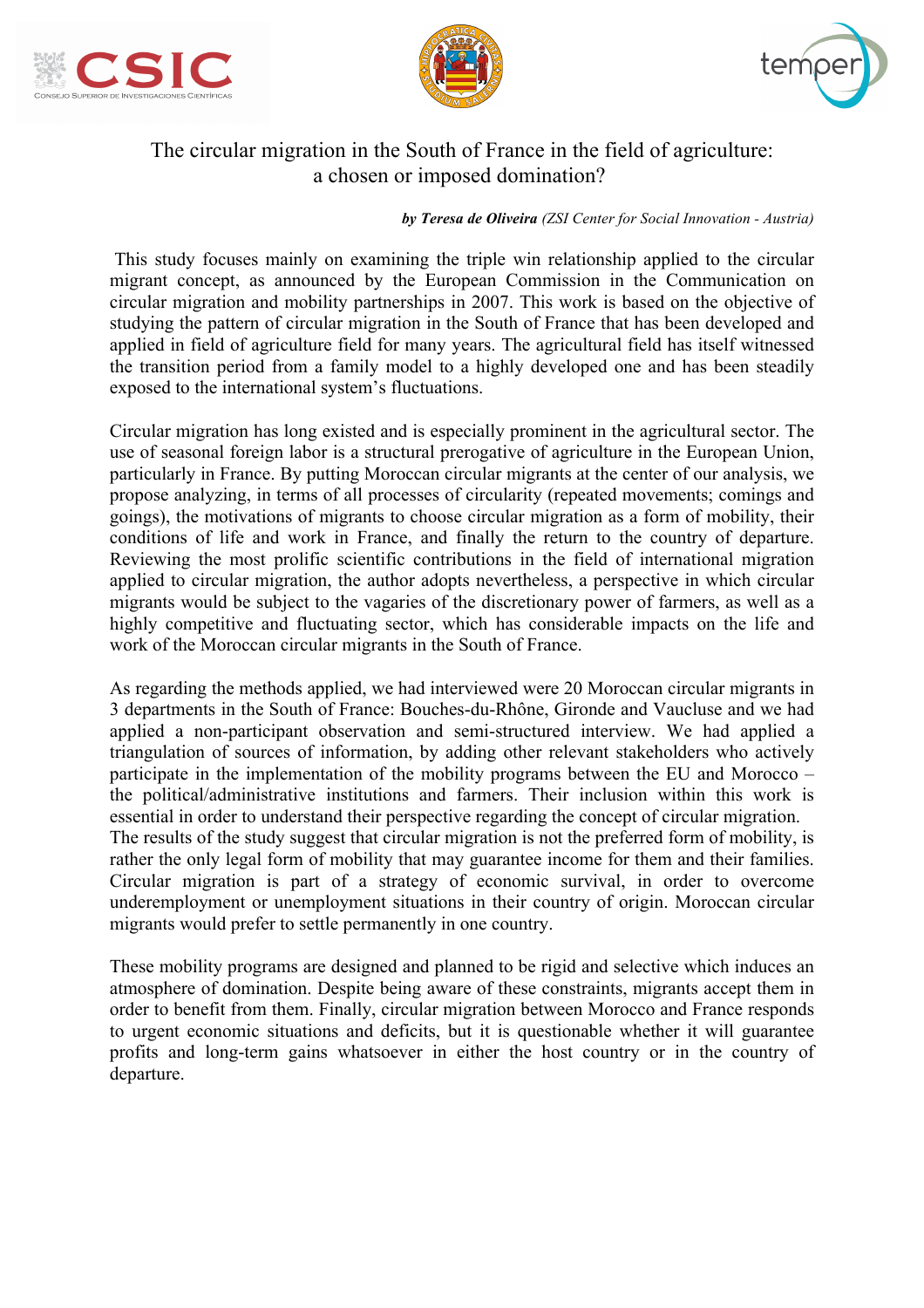





# A spatial analysis on the labor trajectory of Albanian immigrants in Greece

#### *by Maria Dardoumpa (University of Thessaly – Greece)*

One of the most important migration inflows concerning the Greek territory during the last 20 to 25 years, has been the one of Albanian nationals. It is important and unique for the country's history, because of its density, duration and intrinsic social and cultural characteristics it has manifested.

Our aim is to find out, if, in the case of Albanian migrants, agricultural labor has been a trajectory phase to other labor sectors. For doing so we are to use spatial analysis methods, using population and labor force territorial data, in order to construct and interpret the patterns of this specific immigration flow in the country. Are the territorial changes of the density of Albanian nationals in Greece, changing according to labor force criteria? And if so, what are the characteristics of this transition.

Using economic, educational and labor force data for the Greek regions, we will try to categories them based on the variable of agricultural activity. Then, using Greek census data, we will try to map and visualize the movement the population of Albanian nationals manifested during the past years in the Greek regions. Based on the type of movements we are to observe, and taking into consideration the restrictions our methodology imposes, we aspire to draw some conclusion on the labor force trajectories of the Albanian immigrants in Greece, based on their actual spatial movement.

Our basic concern is that with the methodology designed, on the basis of NUTS 3 regional data, we are to make an important spatial generalization and miss the intro-regional diversity. Having studied, though and being familiar with the Greek urban and rural territory, we may consider Greek regions enough intro-homogeneous to be studied as a unit, as well as the difference between them important enough to reveal measurable diversity.

Through this spatial and labor movement we aim to describe, our goal is to also present the general history of the Albanian migration flow in Greece, as it is depicted in the Greek academic literature so that we may compare and verify our results.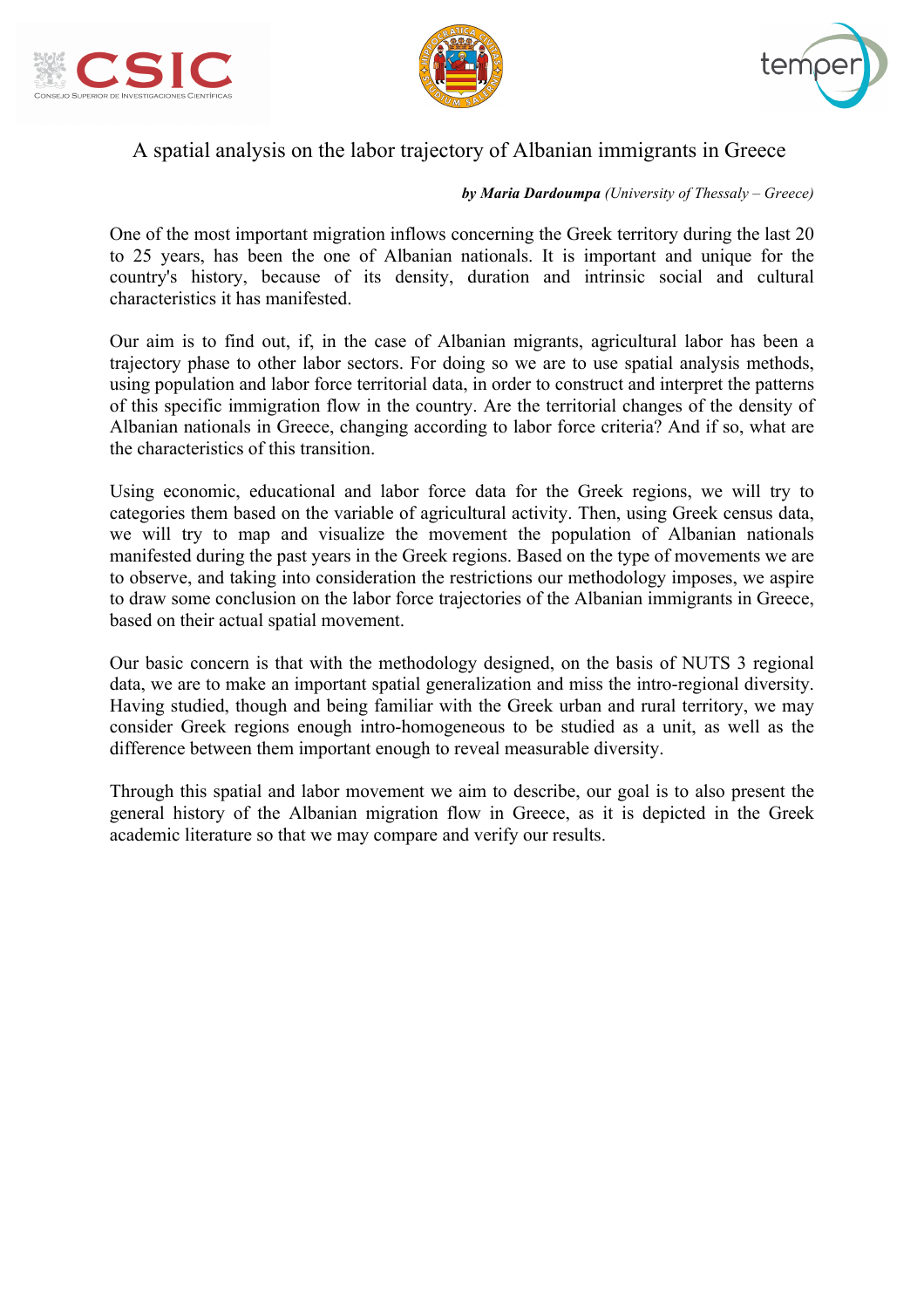





## Types of Romanian migration to agriculture and types of migrants. A case study

*by Alexandra Deliu, Monica Şerban (Research Institute for Quality of Life (ICCV)/ Romanian Academy – Romania) and Mădălina Manea (Center for Migration Studies (CeSMig)/ University of Bucharest – Romania),*

In the recent history of Romania, international migration has become a consistent phenomenon particularly linking the country with numerous destinations across Europe. Almost all over the continent and especially in the EU countries, Romanians could be met working in different areas, in different sectors, for different periods. In the case of low skilled Romanian migration, migration in construction, housekeeping and taking care of elders got prominence in scientific papers. Even though there are signs of a consistent involvement of Romanians in seasonal and agricultural work, this migration, from the perspective of the origin country, was hitherto marginally investigated.

Historically, Spain is one of the first European destinations were Romanians found employment in agriculture. The bilateral agreement that Romania and Spain concluded in 2002 contributed to the development of this type of migration. However, Romanian migration to agriculture in Spain was not limited to the official (and formal) channels. Large number of people found employment in agriculture through informal means, usually with the help of migration networks. However, who is/was taking a formal and regulated route (as that established by the recruitment program put in place by the bilateral agreement) and who is/was taking an informal one and which are the migration trajectories of these two categories of people are two questions largely unexplored. We have tried to answer them by investigating migration to agriculture from one Romanian village: Seaca.

Seaca is a village near the Southern border of Romania from where people started to migrate in the beginning of the '90s. Spain is the main destination, but people followed an array of strategies to reach it. To work in agriculture, two main paths were used: the formal one (recruitment in origin) and another informal (migration through networks). Our investigation suggests that there are consistent differences between the people who chose one of the two paths, in terms of age, gender and, in this specific case, also in terms of ethnicity. The migration trajectories (defined here unidimensionally, as an alternation of periods of residence abroad and in Romania) seem to be differently structured: migration through official channels tends to model a trajectory defined by circularity, while migration through informal channels is leading to long term migration.

The empirical basis of the analysis consists of qualitative interviews conducted in Seaca in December, 2016 with migrants and former migrants, within the framework of FP7 TEMPER research project.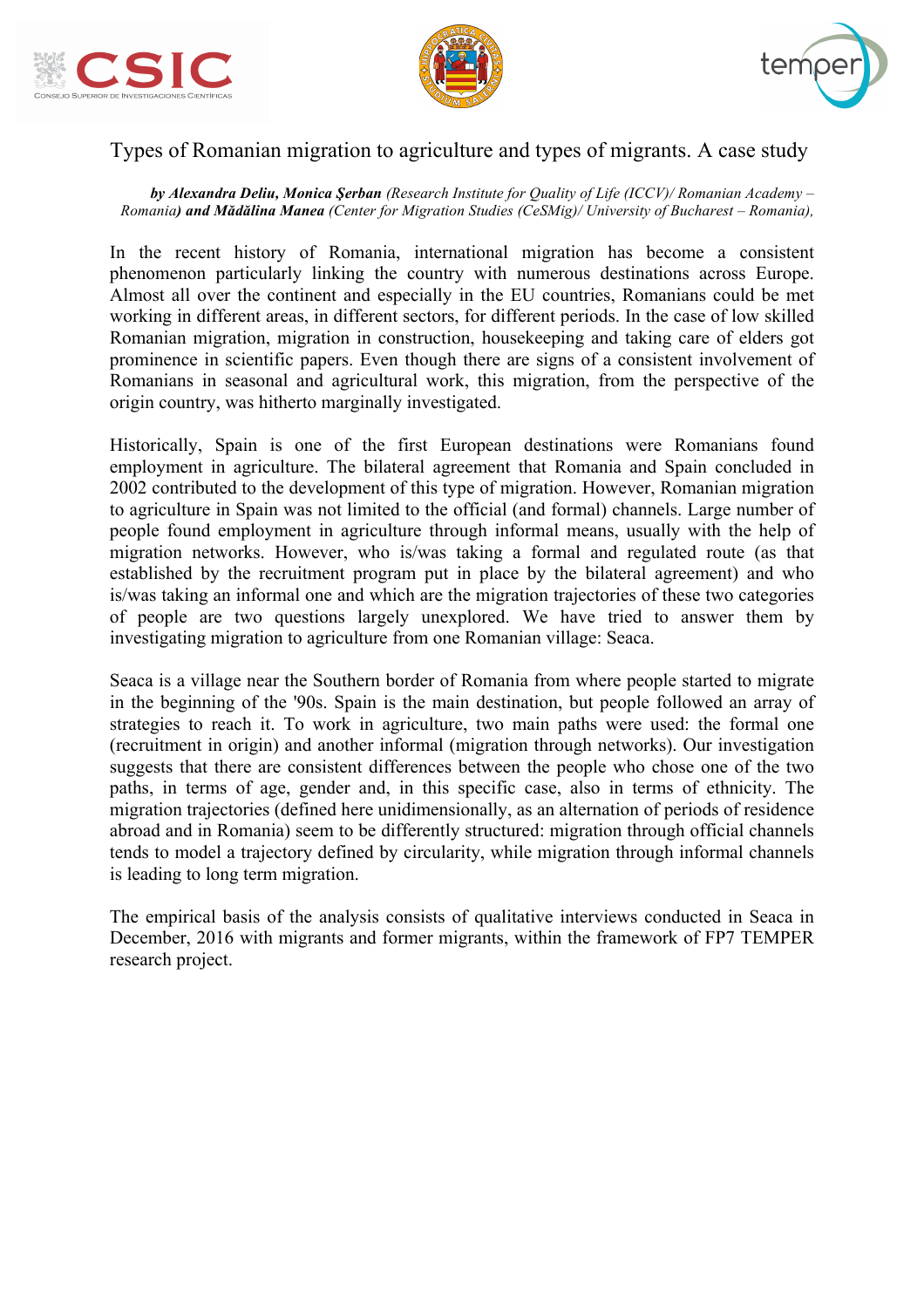





## Labour migration to rural Europe: a review of the evidence

*by Johan Fredrik Rye (NTNU - Norway) and Sam Scott (University of Gloucestershire, UK)*

Since Hoggart and Mendoza's paper on 'African immigrant workers in Spanish agriculture' in *Sociologia Ruralis* in 1999 there has been a proliferation in interest in labour migration to rural Europe. It is now clear that the rural realm is being transformed by immigration, and that low-wage migrant workers, mainly in the food production industry, are playing a particularly prominent role in this transformation. The paper argues that it is time to take stock of the literature and, specifically, to assess the key substantive issues shaping the relationship between low-wage labour migration, the contemporary food production industry, and rural change. Seven questions are identified that together highlight the nature and extent of the contributions made by the extant literature. These seven questions are as follows: 1) What explains the growth in demand for migrant labour in rural areas? 2) How do states regulate low-wage migrant labour supply into rural areas? 3) How are migrant labour markets subdivided and segmented? 4) How are rural migrants' experiences shaped by intermediaries? 5) Is there evidence of mistreatment of migrant workers in rural labour markets? 6) How do marginalised migrant workers wrest back control? 7) What are the distinctly rural dimensions of migrant integration? The paper seeks to answer these seven questions, drawing on the existing literature, before identifying research gaps and future research directions.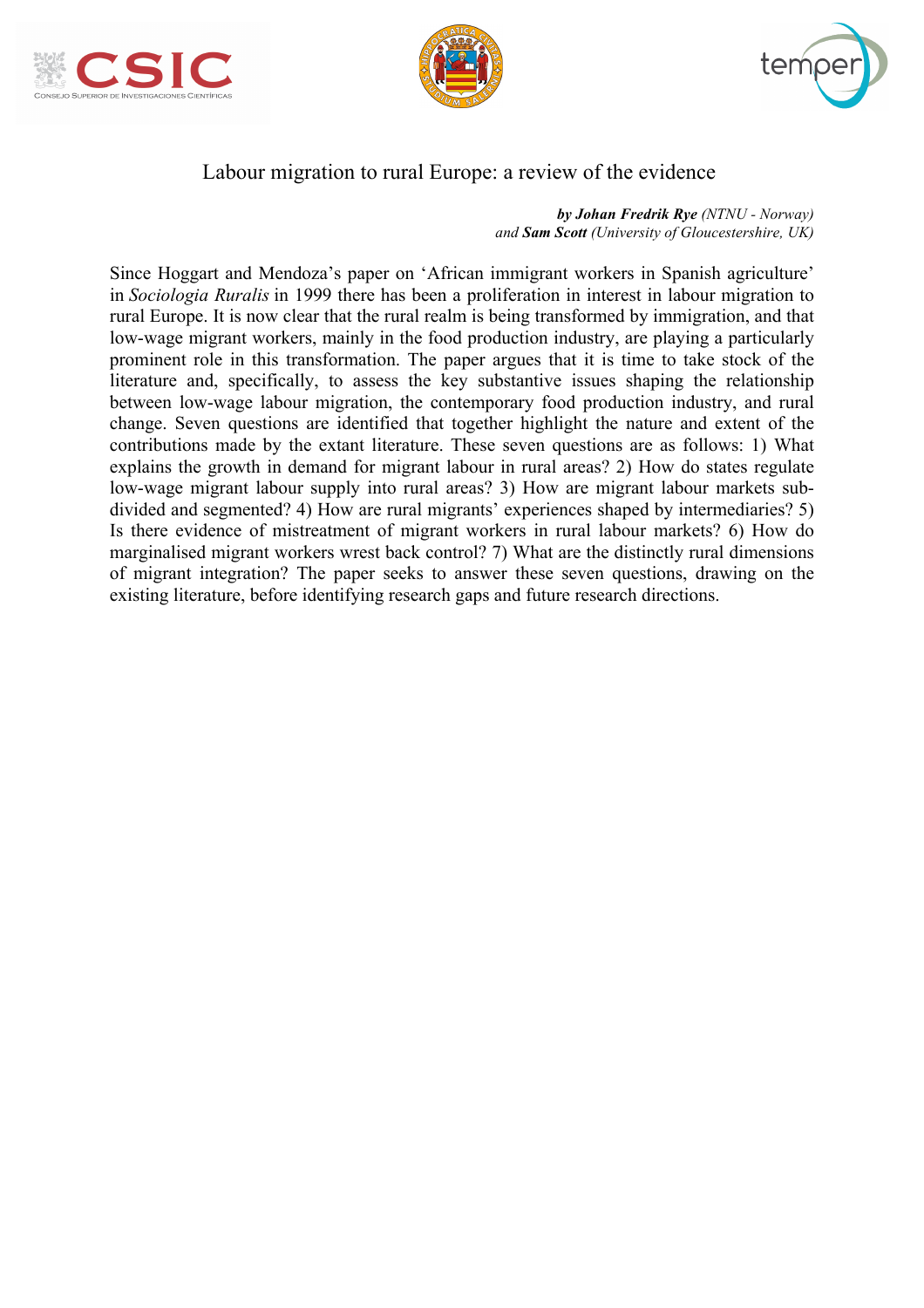





# Labour Market, public policies and migratory networks: Fragmentation of the working class in the fields of Almeria

*by Alicia Reigada, Marta Soler Montiel, Manuel Delgado Cabeza (University of Seville) and David Pérez Neira (University of León)*

Currently one of the main crop producers in Europe, the greenhouses of Almería are a particularly representative example of agro-food globalization dynamics and the changes it has been bringing about at different levels. Bearing in mind the ongoing labor market transformations, this paper will discuss a typical feature of intensive agriculture in Almería: the increasingly complex international worker migration and working class fragmentation processes. For that purpose, it will focus on the following issues: labor evolution and substitution processes, workforce and migration social composition and patterns, hiring channels and modalities, and the conception and patterns of workforce mobility/land settling which coexist nowadays in Almeria farmhouses. This labor market configuration entails a heterogeneous and complex scene, based on the construction of differentiated and hierarchical work categories and the emphasis on inequality-based social relationships.

This paper posits that, similar to what happens in other global cropping areas, working class fragmentation has become a shaping force in Almerian labor market, which also guarantees the continuity of the model. Furthermore, it considers that migratory and labor policies (through immigration regulations and laws, and labor legislation), along with other factors, play a major role in this working-class fragmentation process.

This work is supported by fieldwork-based qualitative and quantitative data under the project "Sostenibilidad social de los nuevos enclaves productivos agrícolas: España y México" (ENCLAVES) [Social Sustainability of New Farming Areas: Spain and Mexico], led by Andrés Pedreño and funded by the Spanish Science and Innovation Department (2012-2014, CSO2011-28511).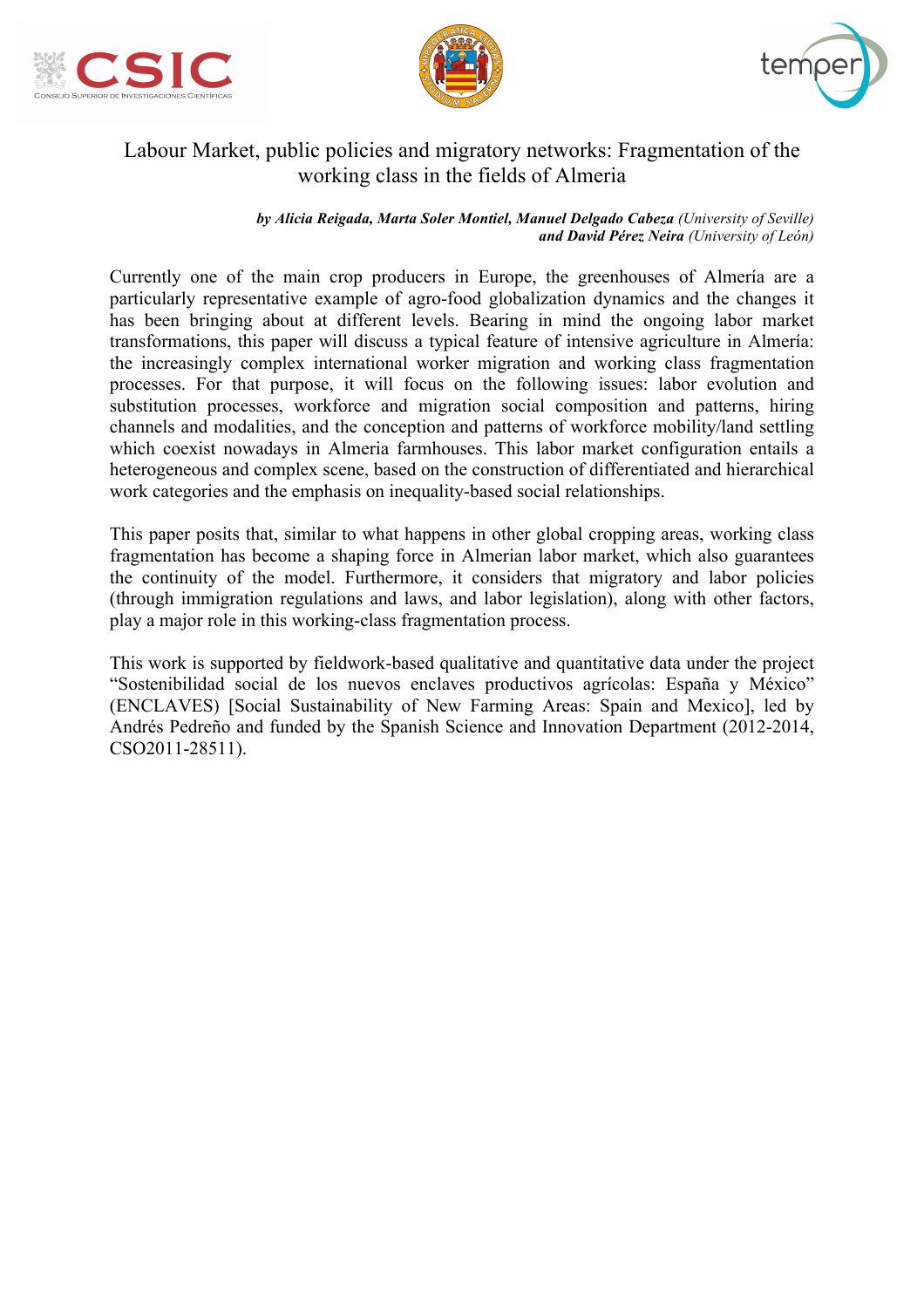





# Dead season? The contribution of gender analysis to the understanding of the migratory utilitarianism in Temporary Migration Programs

#### *by Emmanuelle Hellio (CNRS – France)*

Through contracting in origin, Strawberry growers in Huelva chose to select mainly women in Morocco. If we compare this recruitment to older and masculine ones, like the contracts OMIS/OFII in South of France, we find similarities in the forms of mobilization and management of workforce: refusal in each case to mix men and women inside a same program, locking of juridical status to prevent definitive installation, impossibility to enter with spouse or children. In temporary seasonal workers, whether masculine or feminine, we could say that it is work and not sex that counts.

However, temporary migration program being characterized by an articulation between the capitalist sphere and the domestic economy in the country of origin, by the use of gender relations in their material and ideological versant, we have to recognize that the modalities of this articulation are obviously different for men and women that are not in the same positions in these relations.

Through this communication, we will try to understand what function sex relations play in agroalimentary globalization, a globalization that is declined in the space we study as an asymetric integration of South shore by North shore, through temporary migration program that impose an assignation to circulate, and give birth to escape dynamics.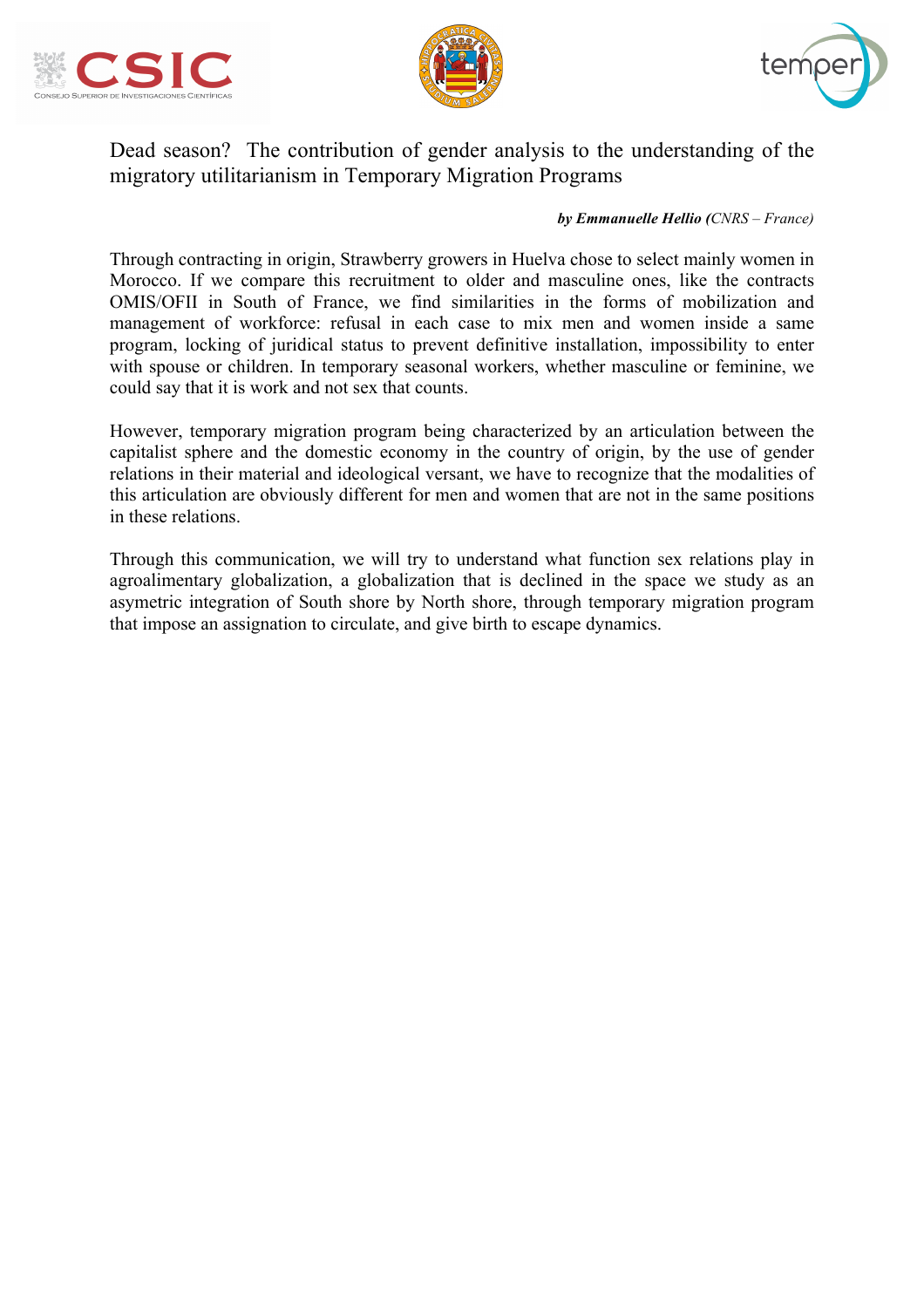





## Migrant women and globalized agriculture in Morocco: A new dynamic with multiple effects: the case of the Souss region

#### *by Mohamed Bouchelkha and Bahija El Haiba (Ibn Zohr University – Morocco)*

The migration of the Moroccan women was invisible. Its departure often occurred within the context of family reunification both inside and outside Morocco. However, a new context will allow the migratory movements of women all time in the history of the country. Thus, since the end of the 80s of the last century, we have noticed an impressive evolution at the level of individual migration of the woman who becomes the carrier of her own '' Migration project''.

- What are the factors that have contributed to the emergence of this new phenomenon?
- How important the social changes, known by the Moroccan society, will constitute a favorable context for this ''emancipation'' of migrant women?
- How the new foreign oriented agricultural production model will contribute to the creation of new patterns of migration, marked by a strong presence of women?
- How could the rush of foreign investors accelerate the magnitude of the female migration towards the region of Souss?

The objective of this text is to target a female migratory movement that has a special appearance. It turned via the interior of the country without being independent of an agricultural economy offering a large capacity of seasonal hiring. The focus will also be on the conditions of life and work of these migrant women. This shows more space and also the host society. In this context, the "strategies" and the actors are active in attempt to provide answers to the challenges that are faced on a daily basis.

The suggested text will present the results of the work and recent field surveys targeting migrant women working in the main channels of the fruits and vegetables of the region.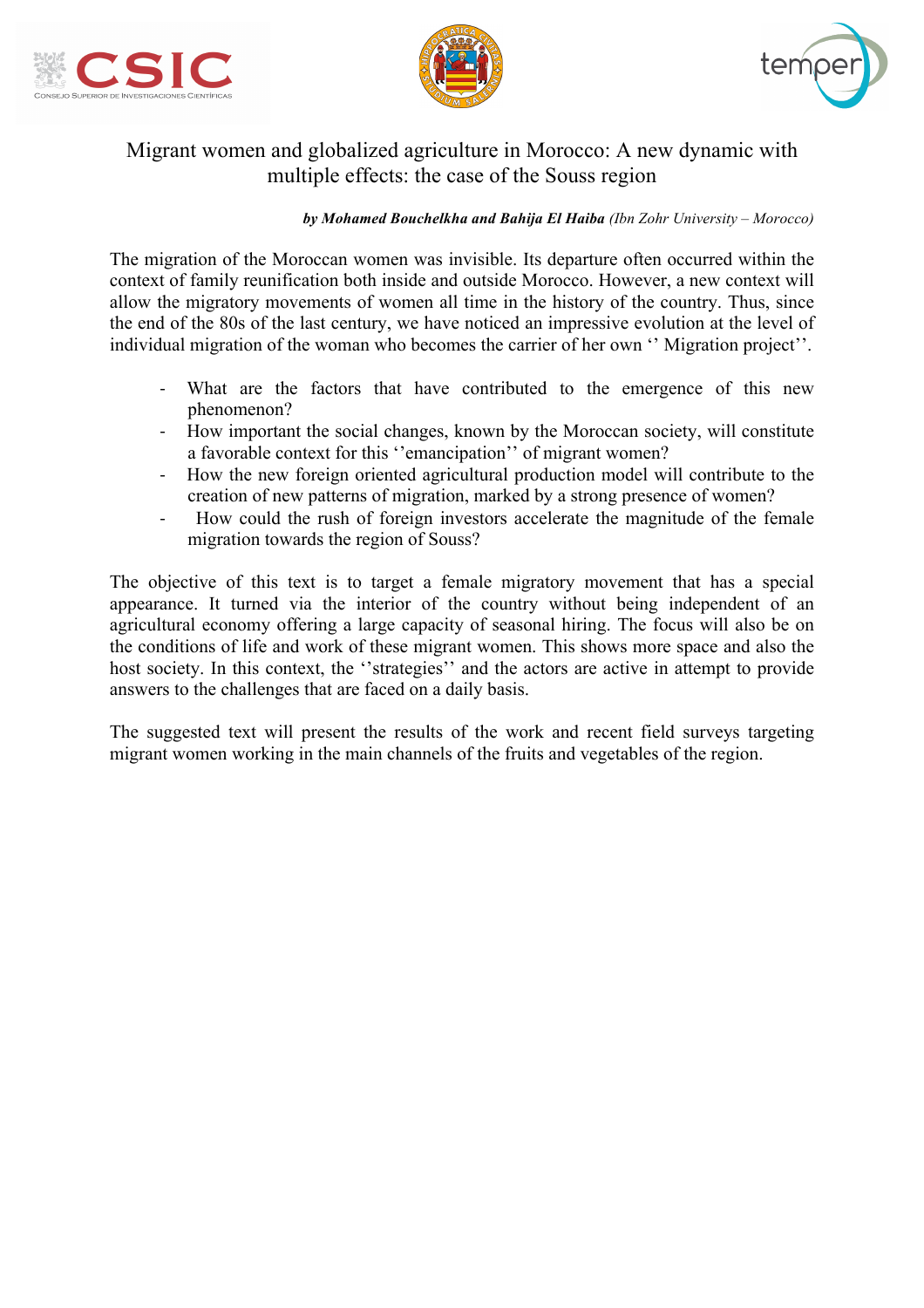





## Neocolonial dynamics in the strawberry export sector in Morocco

#### *by Juana Moreno Nieto (Aix Marseille University – France)*

This paper is focused on the genesis and evolution of the strawberry production and export sector in Morocco and its links with the off-shoring of foreign companies, particularly those of Spanish origin. We will try to show that, although it is considered to be a highly performative sector, this agricultural model tends to reinforce the subordinated position of Moroccan agriculture in the global economy and in turn constitutes an extension of the colonial dynamics that existed in the territory. The paper is based on the results of ethnographic research conducted in the strawberry export sector in the irrigated perimeter of Loukkos, on the northwest coast of Morocco.

The transnational commodity chain of counter-seasonal "Moroccan" strawberry traces an asymmetrical international division of labor that reproduces existing inequalities among core and peripheral countries in global capitalism. The research, inputs elaboration and final distribution activities, that concentrate most of the value of the chain, are developed in central countries. In contrast, field production and fruit conditioning, labor intensive and less lucrative activities, are established in Morocco. However, the centrality of foreign capital in the Moroccan strawberry sector simultaneously nuances and reinforces this statement.

The off-shoring of Spanish agricultural companies, intertwined with the action of different economic agents that have been present in the region since the Protectorate era, in the late eighties. These companies invested capital but also exported the "K*now How"* of strawberry production as it was being developed in Huelva (the main strawberry production province in Spain) at the moment. Later on, Spanish companies that settled in Morocco would be the initiators of the "seasonal workers program" developed between both countries in order to provide Huelva's strawberry sector with Moroccan female workers. All this demonstrates the complexity and diversity of the links connecting counter-seasonal strawberry production in this area of the Mediterranean.

Currently, although Spanish companies are still central, the capital is much more diversified. On the one hand, there are now many Moroccan agricultural producers. On the other hand, many multinational companies have entered the export sector. These companies have identified the Loukkos area as an ideal platform to produce and export counter-seasonal berries to European industries and consumers due to the "comparatives advantages" that it offers: proximity to Europe, good weather and, in particular, cheap labor and favorable legal and tax conditions. These companies concentrate most of the profits produced in the strawberry sector in Morocco and hold a quasi-monopoly over exports, exercising a dominant position over agricultural producers.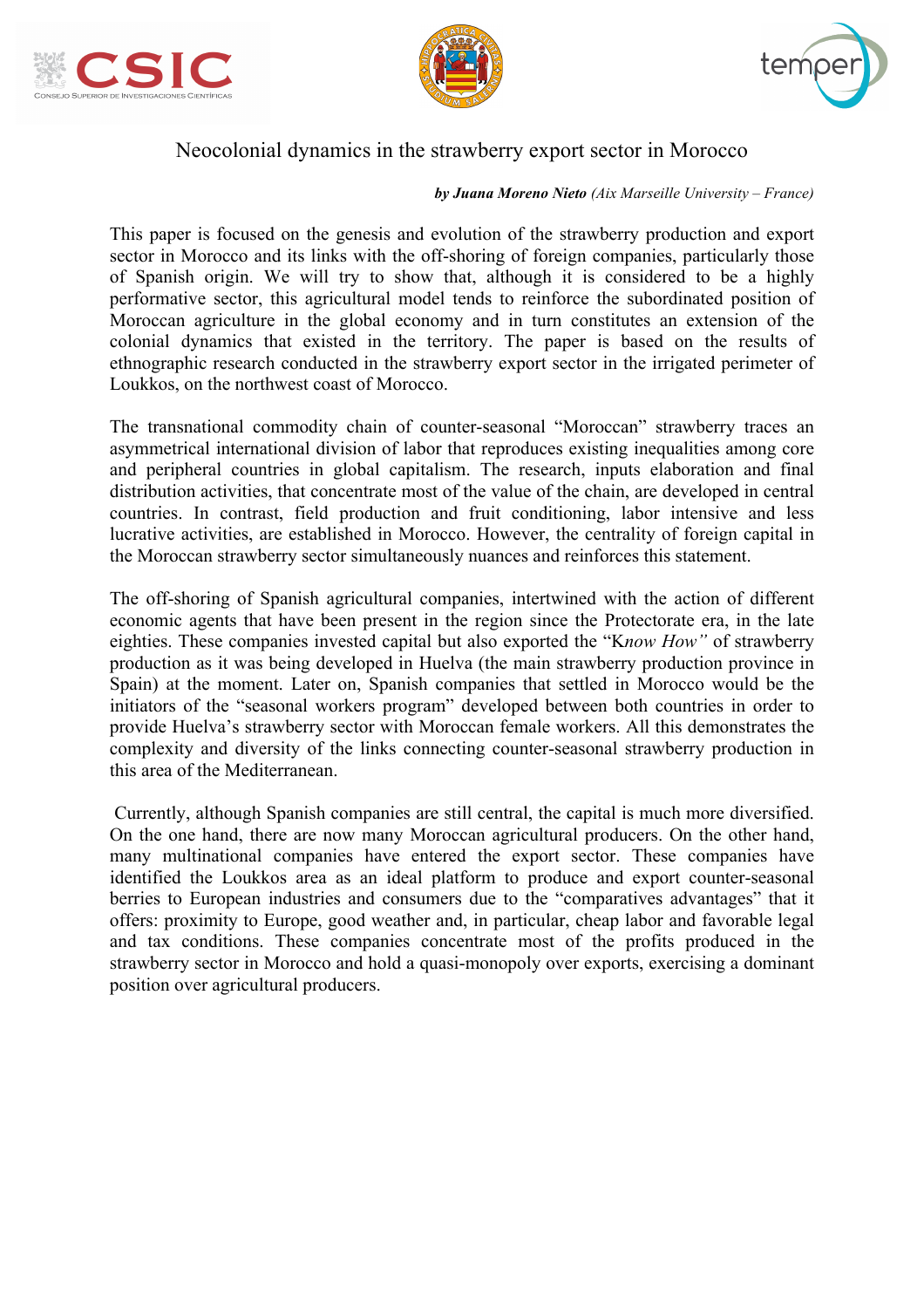





# Romanian youth migration – opportunity structure and life strategies. A case study

#### *by Mădălina Manea, Alin Croitoru (Center for Migration Studies (CeSMig)/ University of Bucharest – Romania), and Alexandra Deliu (Research Institute for Quality of Life (ICCV)/ Romanian Academy – Romania)*

Particularly starting with 2007, the number of Romanians choosing to migrate to the United Kingdom has constantly increased. Today, UK is one of the main destination countries for Romanian migration. Particular to this migration is its high level of heterogeneity: it is a destination for economic migrants, students, as well as for people who are attracted by the cultural environment. In this complex array of motivation and trajectories, migration to agriculture seems to gain momentum.

The analysis this paper proposes is centered on *circular migration to UK for labour in agriculture*. We are interested to investigate how young men from a Romanian village decide to migrate to the UK, focusing mostly on whether migration is part of a life strategy for them or it is simply a strategic behavior understood as response to a particular opportunity structure at a given moment in time. We are asking what role migration occupies for the new generations of men in their transition to adulthood.

To answer the question, we make use of semi-structured interviews with migrants and key informants, which were taken in December 2016 in a small village, Pietroasele, in South-Eastern Romania. The village is particularly interesting for this research, as it has recently formed informal networks (roughly since 2012), which recruit young men for seasonal work in two farms in the central and southern parts of the UK. For most of the interviewees, the decision to migrate seemed to be simply an answer to an offer to work abroad they received from their friends. After they had one experience at the farm, however, some of them were already talking about a strategy on a longer term, where migration was a way of reaching their goals on a personal and a professional level.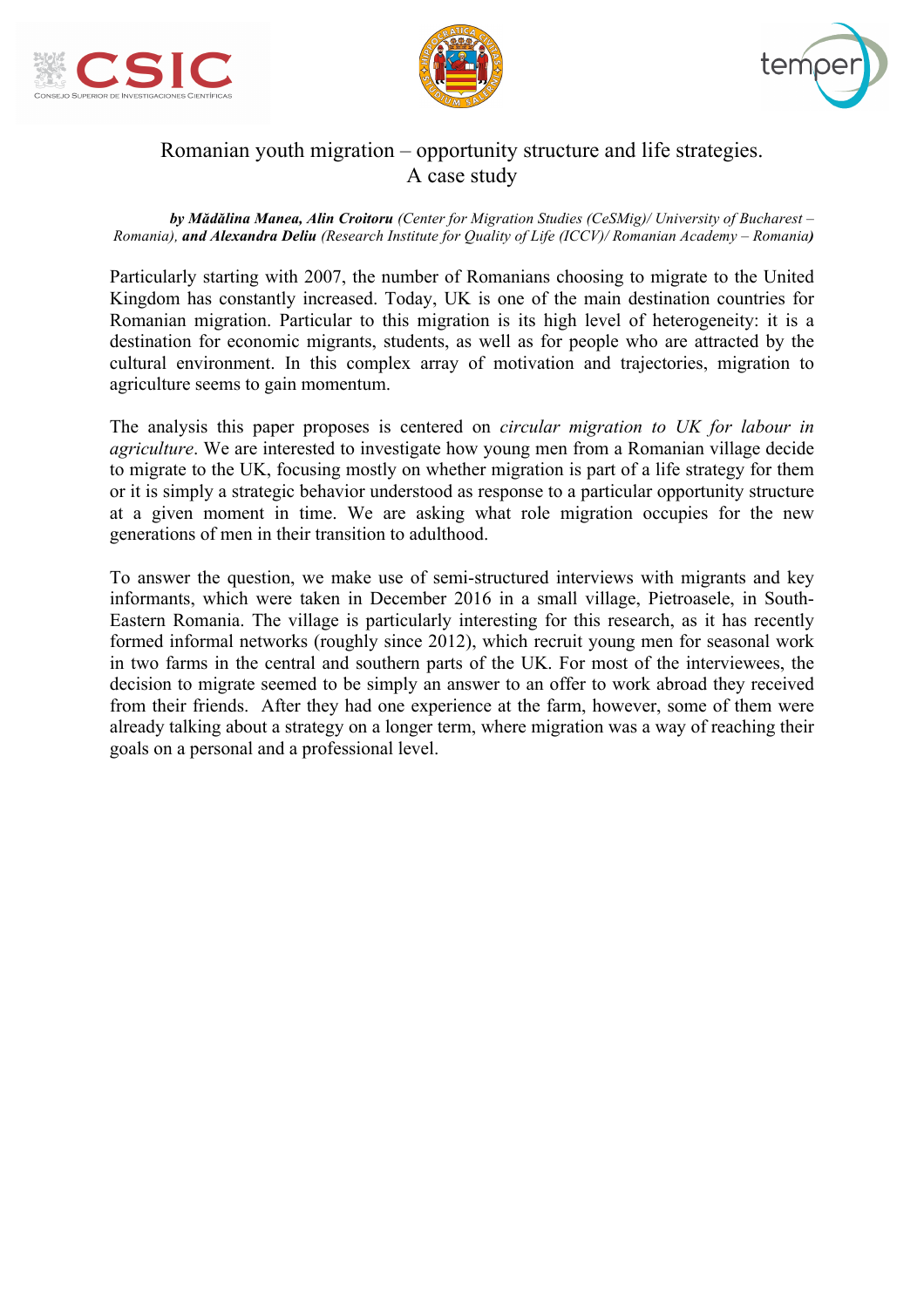





## Between Localness and Deterritorialization: challenges in Southern European small-scale farming

*by José Duarte Ribeiro (Middle East Technical University – Turkey)*

Between the knowledge and power negotiation dynamics of all involved actors there is a need to address and to question if the current rural development strategies based on local food qualification schemes under Geographical Indications are being implemented towards the extended development of the regions, their local communities and therefore to the fully protection (in the case of wine regions) of wine *terroir* on a broader sense than *only* origin and quality. That need for questioning led a past research into two high quality wines regions Nemea (Greece) and Basto (Vinho Verde region, Portugal). In this two regions discussions and conflicts were taking place on the re-construction of local/traditional knowledge and thus on the re-construction of both regions wine terroir*.* Therefore, those discussions arose challenges to rural development of the regions between the preservation of *localness* (implicit on the protection by labels of origin) and the threats of *deterritorialization*.

More recently, an ongoing research will try to ask similar questions, but this time with a wider scope, along with a comparative analysis between Turkey and Portugal.

This research proposes a profound analysis to Turkey's agriculture adjustments to CAP within EU accession process through a comparative study with Portugal's transformations prior and after CAP. The analysis will help to unveil a political agenda, while seeking to understand the ongoing changes happening in Turkey. The expected outcomes will provide indicators of a standardization process according to the dominant European agrarian model as that political agenda of CAP. The fundamental problem about these adjustments is the striving transformation of small-scale farming, which is the predominant agricultural structure both in Portugal and Turkey. To study the effects of the transformations, the research will focus on wine regions as case-studies. A comparison that promises insights on the increasing vulnerability of small farmers and the risk of (even further) de-ruralization due to the growing globalized commodification in agriculture, in which Geographical Indications do not only constitute a protection but rather an (allied) instrument of such commodification.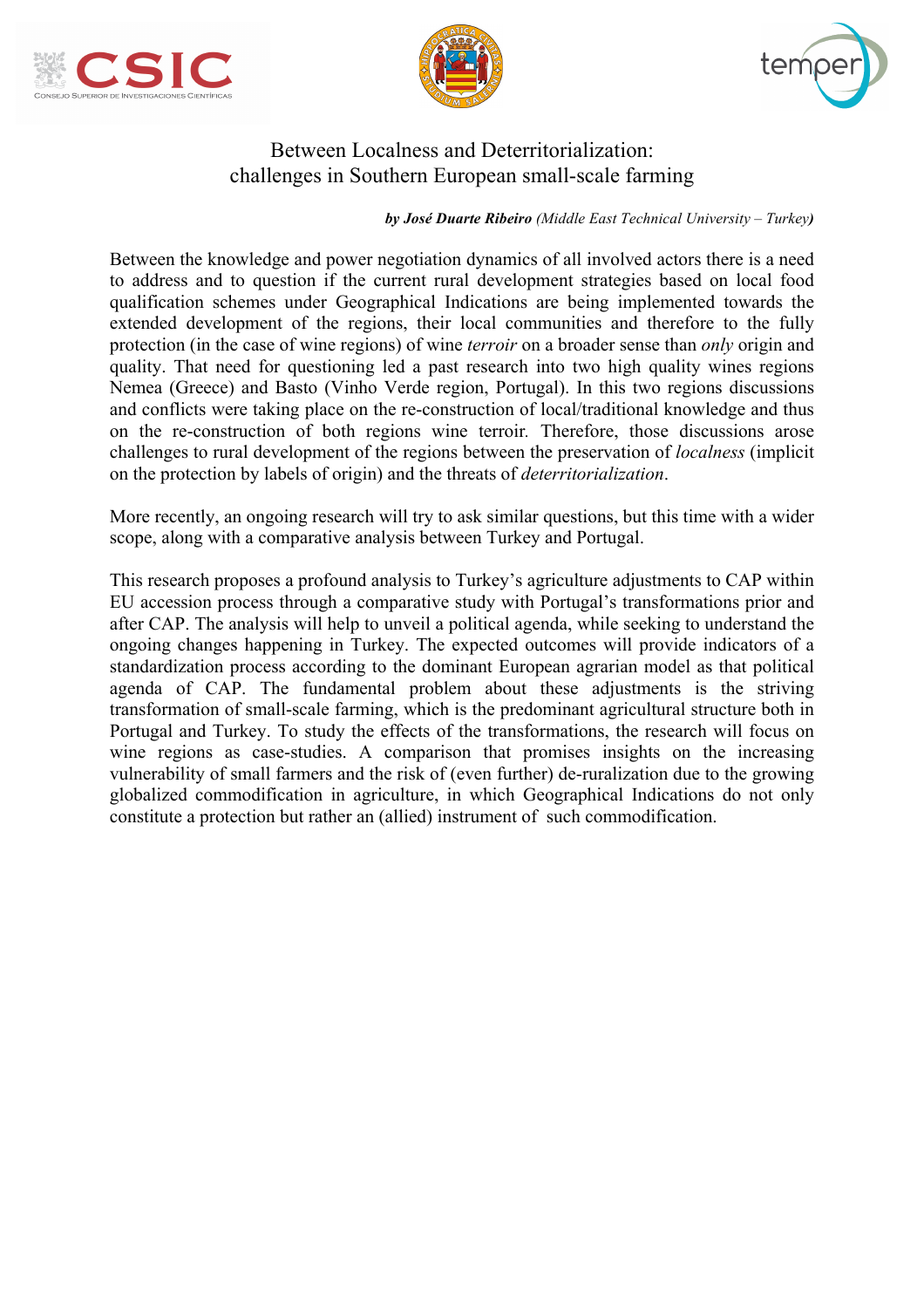





## The biopolitics of malaria in Greece: migrant expulsions and evolutionary racism as drivers of disease

#### *by Panagiota Kotsila (UAB/Entitle – Spain) and Giorgos Kallis (ICREA/Entitle – Spain)*

In 2009, at the dawn of its socio-economic crisis, Greece saw the re-emergence of malaria for the first time since 1974. Findings from the Evrotas River Delta -the epicentre of malaria in Greece- disclose disease as the result of interacting human and non-human ecologies produced in a webwork of power relations. Based on a grounded theory approach and results from qualitative methods of inquiry, this paper examines the socio-political roots and repercussions of the disease's spread in the country over the last five years, on which the so far produced literature has been deafeningly silent. The spread of disease was exacerbated not only by the feeble reactions of the public health institutions, entangled as they were in nationbuilding priorities and local politics, but also by the deep-rooted social, economic and political expulsions of vulnerable groups, namely migrant land workers and especially those from malaria endemic countries. A reactionary state mechanism managed to temporarily gain control over malaria, but in doing so, it produced stigmatizing discourse and discriminatory practices against these minorities. The state's gaze towards the undocumented migrant shifted back and forth according to the disease's fluctuations: from an invisibilized homo sacer (Agamben, 1998) to a subject of biopolitical control (Foucault, 2003) and the scapegoat for disease causation. This article showcases and highlights the mutually reinforcing mechanisms producing malaria and racism, and therefore the risk of public health concerns hosting and breeding xenophobic or otherwise exclusionary reactions if disease is not problematized and treated as a question of equality and justice.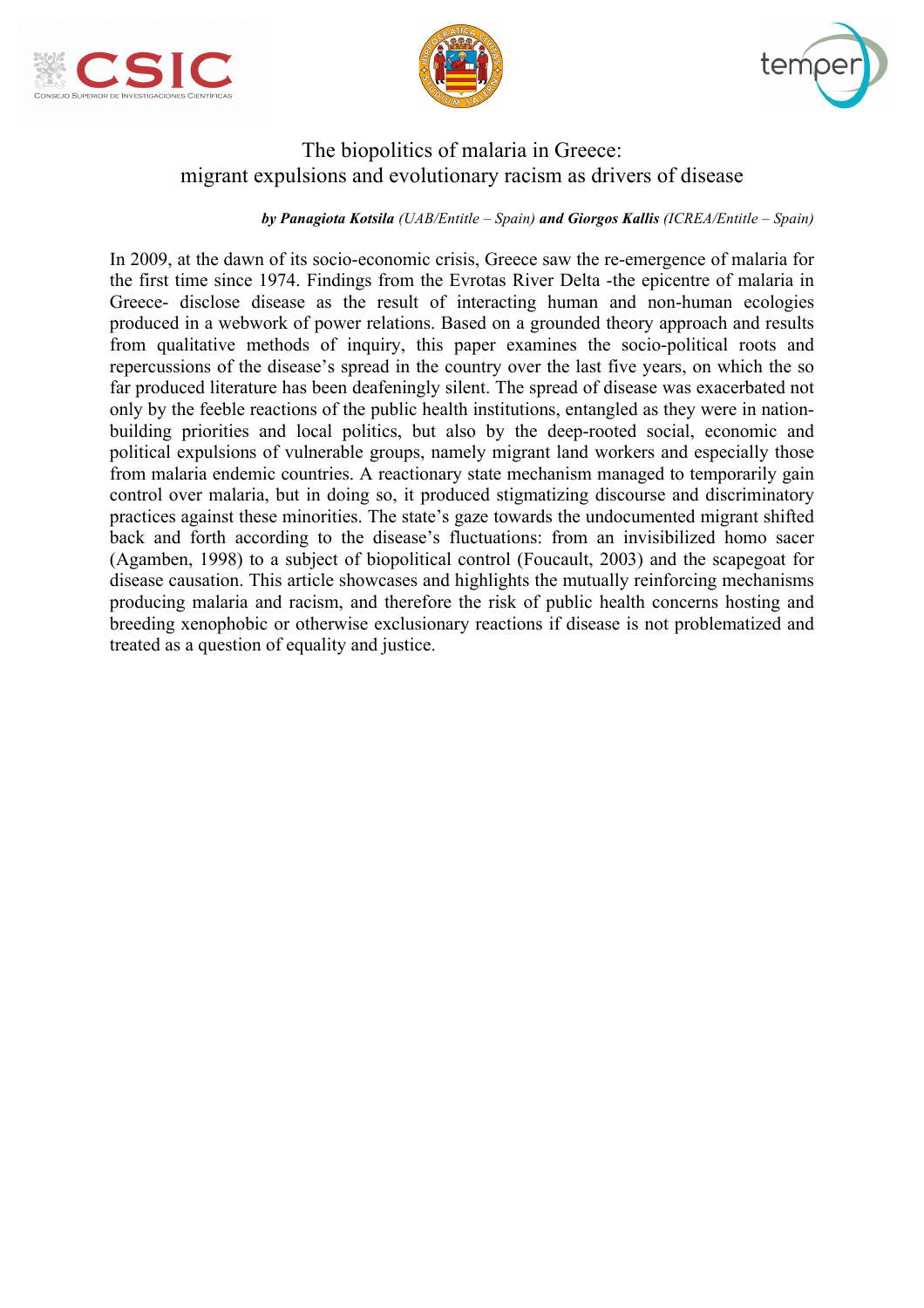





# The work of indigenous Mexicans in Californian agribusiness: harvesting strawberries in the Oxnard field

#### *by Anna Mary Garrapa (UNAM – Mexico)*

Immigrant seasonal workers are a paradigmatic case of flexible workforce and play a key role in the socio-economic context of many rural areas, as in the case of California (USA). The multinational corporate model has been consolidated in the sector of strawberries and red berries in California, involving the transformation of the diverse commercial and productive actors. Particularly we will investigate the rural area of Oxnard. In the Oxnard strawberry fields all the operational activities of production and daily management of labor are the responsibility of the various farmers, that deliver the fruit to the commercial companies with which they have trade agreements. The need for multinational companies to improve yields has led to a series of transformations in the organization of production, which is directly related to the reconfiguration of the agricultural labor system.

The presence of many immigrants coming from Mexico in the rural areas of California is closely linked to an agrarian restructuring begun in the second half of the 1970s. The spread of specialized crops, with a high economic value and demanding a high intensity of work (fruits, nuts, vegetables and nursery), led to an expansion of the agricultural labor market and a transformation from the mechanization to a 'Mexicanization' of California's agricultural industry (Palerm, 1991). The most recent immigrants come from indigenous areas of southern Mexico, especially the Mixtec and Zapotec areas. In a context of a sharp contraction of the agricultural labor force, available in the local area, these immigrants, many of whom are still undocumented, constitute a very flexible and cheap labor resource, especially during the peak production months. We will then focus the investigation on the social and labor relations in the harvesting of strawberries and other berries in Oxnard territory, with special attention to the living and working conditions of migrant agricultural workers coming from the indigenous areas of southern Mexico.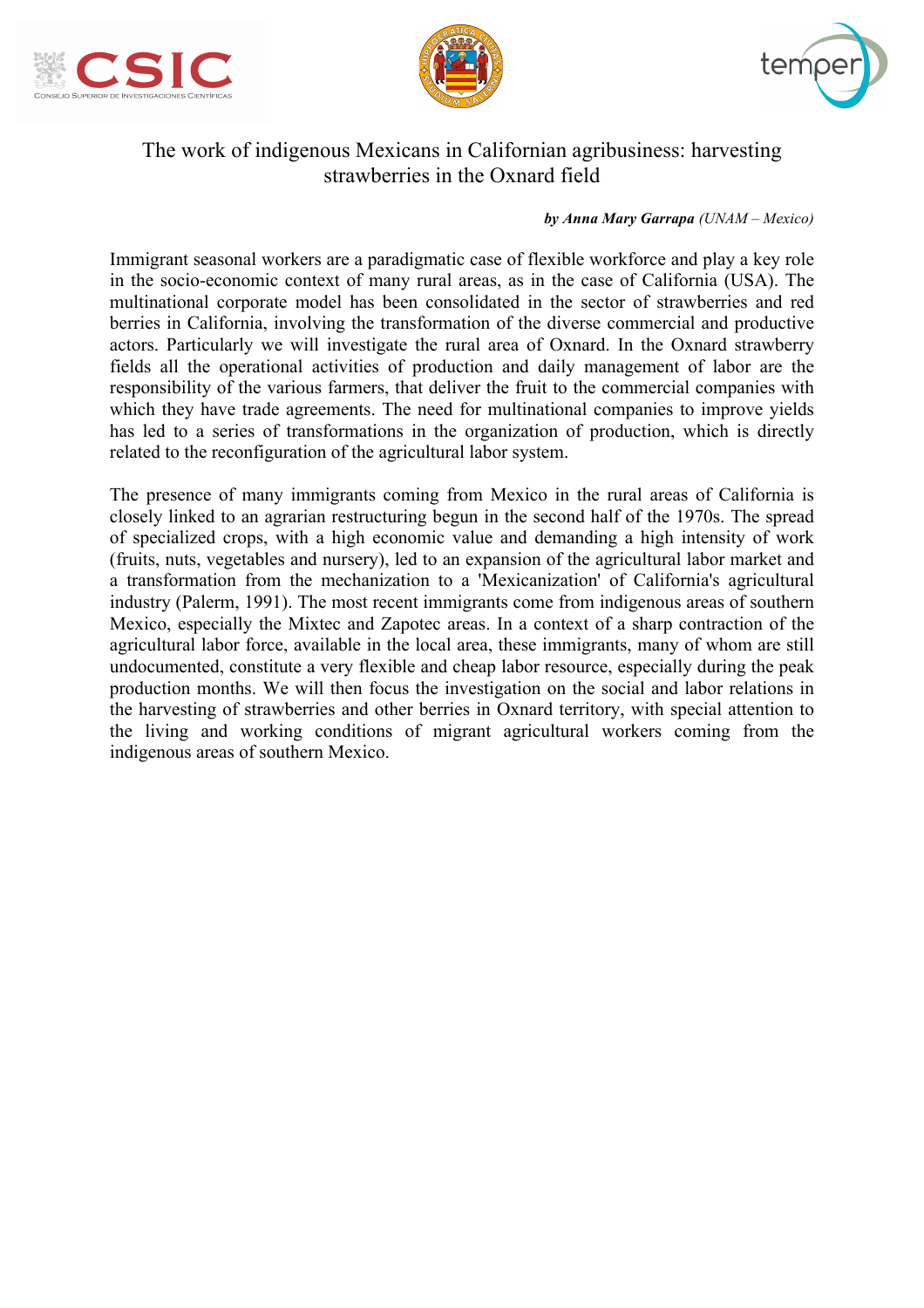





# Philanthropy and assistentialism. Formulas to legitimize circular migration programs of foreign agricultural workers in Catalonia

#### *by Olga Achón (University of Barcelona – Spain)*

The aim of this paper is to analyse the role of the most important agricultural entrepreneurial Catalonian organization, Unió de Pagesos (UP), as manager of assistentialist programs in Spain and co-development projects in Colombia, in the context of recruit and hire of guest workers. Since the first recruitments in Catalonia (1998), UP has developed and perfected a philanthropic model, which focuses on providing social assistance in Spain to the recruited workers and generating co-development programs in their home countries, in order to give legitimacy to their system of recruit and supply of labour. It has been due to its foundation - Agricultores Solidarios- that these assistentialist and philanthropic programs have been developed. Its main activities are the development of projects that specifically relate to training and social assistance, on the one hand, and the training of co-development agents and the implementation of co-development projects, on the other. Our research has developed mainly through participant observation and interviews. Our fieldwork started at the earliest period when the first experiences of assistance and co-development were undertaken by the foundation Agricultores Solidarios. This paper will describe and analyse the training and assistance programs developed in Spain, as also the co-development programs in their home countries